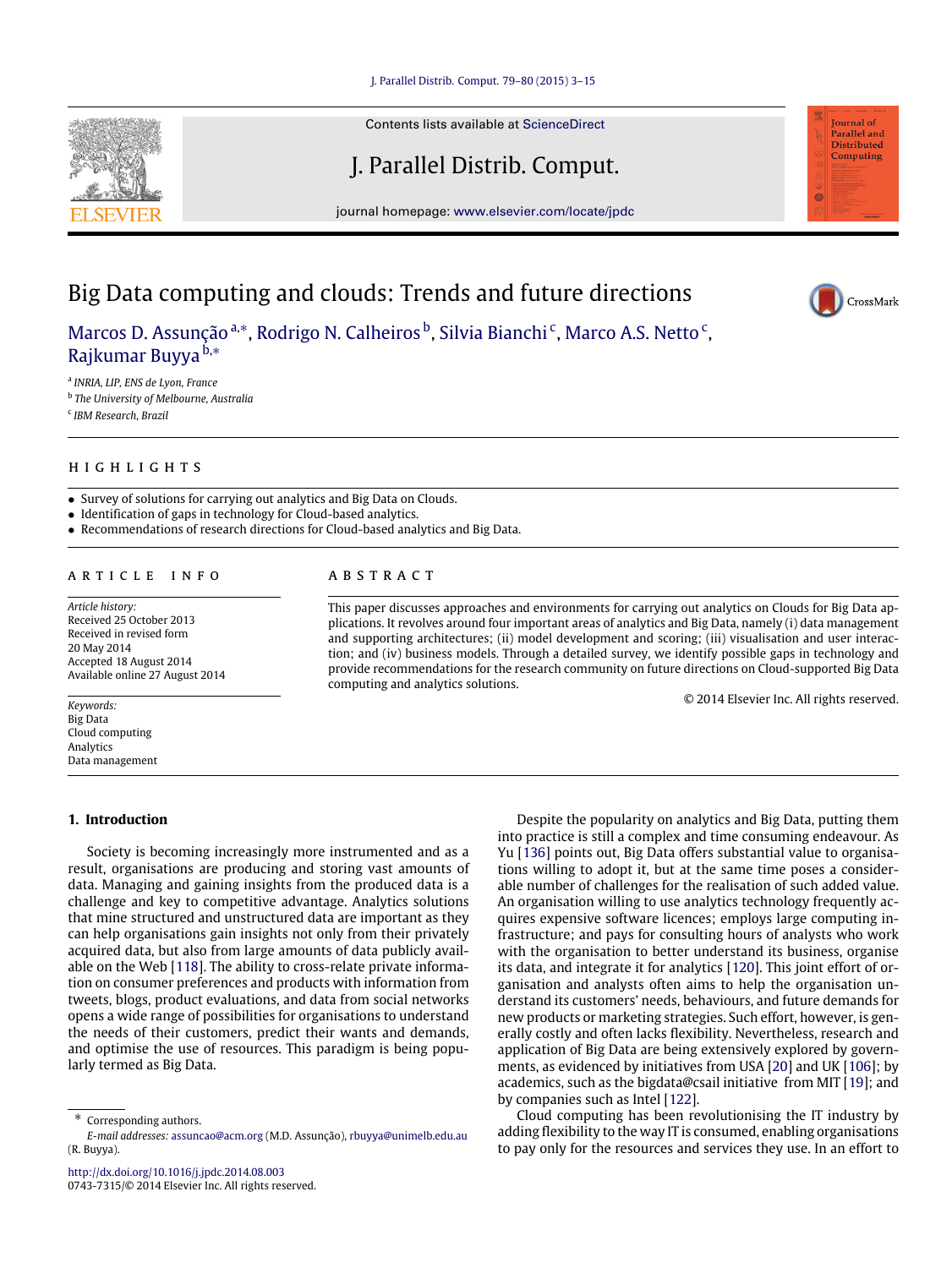reduce IT capital and operational expenditures, organisations of all sizes are using Clouds to provide the resources required to run their applications. Clouds vary significantly in their specific technologies and implementation, but often provide infrastructure, platform, and software resources as services [\[25](#page-10-2)[,13\]](#page-10-3).

The most often claimed benefits of Clouds include offering resources in a pay-as-you-go fashion, improved availability and elasticity, and cost reduction. Clouds can prevent organisations from spending money for maintaining peak-provisioned IT infrastructure that they are unlikely to use most of the time. Whilst at first glance the value proposition of Clouds as a platform to carry out analytics is strong, there are many challenges that need to be overcome to make Clouds an ideal platform for scalable analytics.

In this article we survey approaches, environments, and technologies on areas that are key to Big Data analytics capabilities and discuss how they help building analytics solutions for Clouds. We focus on the most important technical issues on enabling Cloud analytics, but also highlight some of the non-technical challenges faced by organisations that want to provide analytics as a service in the Cloud. In addition, we describe a set of gaps and recommendations for the research community on future directions on Cloudsupported Big Data computing.

#### **2. Background and methodology**

Organisations are increasingly generating large volumes of data as result of instrumented business processes, monitoring of user activity [\[14,](#page-10-4)[127\]](#page-11-5), web site tracking, sensors, finance, accounting, among other reasons. With the advent of social network Web sites, users create records of their lives by daily posting details of activities they perform, events they attend, places they visit, pictures they take, and things they enjoy and want. This data deluge is often referred to as Big Data [\[99,](#page-11-6)[55](#page-10-5)[,17\]](#page-10-6); a term that conveys the challenges it poses on existing infrastructure with respect to storage, management, interoperability, governance, and analysis of the data.

In today's competitive market, being able to explore data to understand customer behaviour, segment customer base, offer customised services, and gain insights from data provided by multiple sources is key to competitive advantage. Although decision makers would like to base their decisions and actions on insights gained from this data [\[43\]](#page-10-7), making sense of data, extracting non obvious patterns, and using these patterns to predict future behaviour are not new topics. Knowledge Discovery in Data (KDD) [\[50\]](#page-10-8) aims to extract non obvious information using careful and detailed analysis and interpretation. Data mining [\[133](#page-11-7)[,84\]](#page-11-8), more specifically, aims to discover previously unknown interrelations among apparently unrelated attributes of data sets by applying methods from several areas including machine learning, database systems, and statistics. Analytics comprises techniques of KDD, data mining, text mining, statistical and quantitative analysis, explanatory and predictive models, and advanced and interactive visualisation to drive decisions and actions [\[43](#page-10-7)[,42,](#page-10-9)[63\]](#page-10-10).

[Fig. 1](#page-2-0) depicts the common phases of a traditional analytics workflow for Big Data. Data from various sources, including databases, streams, marts, and data warehouses, are used to build models. The large volume and different types of the data can demand pre-processing tasks for integrating the data, cleaning it, and filtering it. The prepared data is used to train a model and to estimate its parameters. Once the model is estimated, it should be validated before its consumption. Normally this phase requires the use of the original input data and specific methods to validate the created model. Finally, the model is consumed and applied to data as it arrives. This phase, called model scoring, is used to generate predictions, prescriptions, and recommendations. The results are interpreted and evaluated, used to generate new models or calibrate existing ones, or are integrated to pre-processed data.

Analytics solutions can be classified as descriptive, predictive, or prescriptive as illustrated in [Fig. 2.](#page-2-1) Descriptive analytics uses historical data to identify patterns and create management reports; it is concerned with modelling past behaviour. Predictive analytics attempts to predict the future by analysing current and historical data. Prescriptive solutions assist analysts in decisions by determining actions and assessing their impact regarding business objectives, requirements, and constraints.

Despite the hype about it, using analytics is still a labour intensive endeavour. This is because current solutions for analytics are often based on proprietary appliances or software systems built for general purposes. Thus, significant effort is needed to tailor such solutions to the specific needs of the organisation, which includes integrating different data sources and deploying the software on the company's hardware (or, in the case of appliances, integrating the appliance hardware with the rest of the company's systems) [\[120\]](#page-11-2). Such solutions are usually developed and hosted on the customer's premises, are generally complex, and their operations can take hours to execute. Cloud computing provides an interesting model for analytics, where solutions can be hosted on the Cloud and consumed by customers in a pay-as-you-go fashion. For this delivery model to become reality, however, several technical issues must be addressed, such as data management, tuning of models, privacy, data quality, and data currency.

This work highlights technical issues and surveys existing work on solutions to provide analytics capabilities for Big Data on the Cloud. Considering the traditional analytics workflow presented in [Fig. 1,](#page-2-0) we focus on key issues in the phases of an analytics solution. With Big Data it is evident that many of the challenges of Cloud analytics concern data management, integration, and processing. Previous work has focused on issues such as data formats, data representation, storage, access, privacy, and data quality. Section [3](#page-1-0) presents existing work addressing these challenges on Cloud environments. In Section [4,](#page-6-0) we elaborate on existing models to provide and evaluate data models on the Cloud. Section [5](#page-7-0) describes solutions for data visualisation and customer interaction with analytics solutions provided by a Cloud. We also highlight some of the business challenges posed by this delivery model when we discuss service structures, service level agreements, and business models. Security is certainly a key challenge for hosting analytics solutions on public Clouds. We consider, however, that security is an extensive topic and would hence deserve a study of its own. Therefore, security and evaluation of data correctness [\[130\]](#page-11-9) are out of scope of this survey.

#### <span id="page-1-0"></span>**3. Data management**

One of the most time-consuming and labour-intensive tasks of analytics is preparation of data for analysis; a problem often exacerbated by Big Data as it stretches existing infrastructure to its limits. Performing analytics on large volumes of data requires efficient methods to store, filter, transform, and retrieve the data. Some of the challenges of deploying data management solutions on Cloud environments have been known for some time [\[1,](#page-9-0)[113,](#page-11-10)[82\]](#page-11-11), and solutions to perform analytics on the Cloud face similar challenges. Cloud analytics solutions need to consider the multiple Cloud deployment models adopted by enterprises, where Clouds can be for instance:

- *Private*: deployed on a private network, managed by the organisation itself or by a third party. A private Cloud is suitable for businesses that require the highest level of control of security and data privacy. In such conditions, this type of Cloud infrastructure can be used to share the services and data more efficiently across the different departments of a large enterprise.
- *Public*: deployed off-site over the Internet and available to the general public. Public Cloud offers high efficiency and shared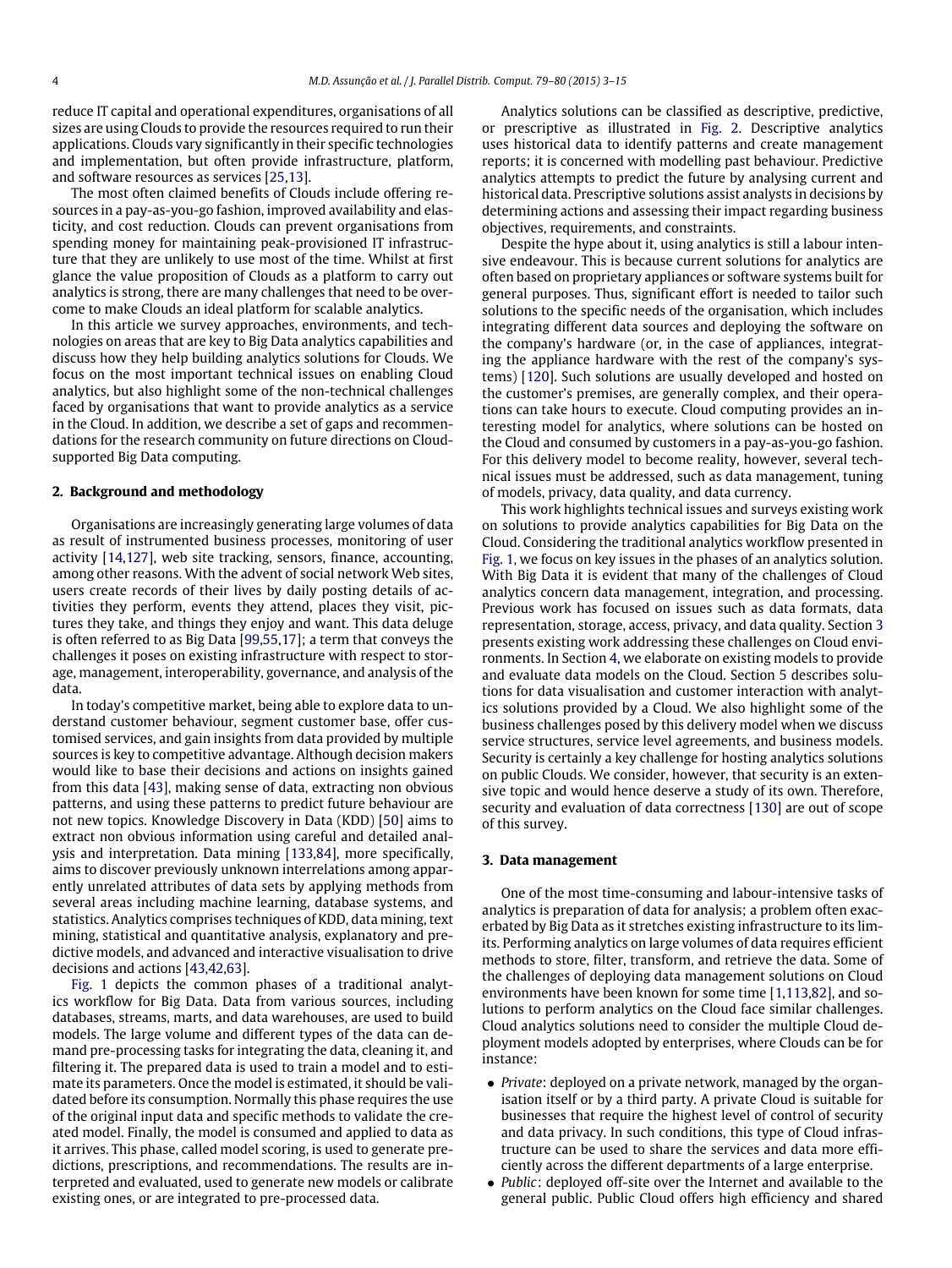<span id="page-2-0"></span>

**Fig. 1.** Overview of the analytics workflow for Big Data.

<span id="page-2-1"></span>

**Fig. 2.** Categories of analytics.

resources with low cost. The analytics services and data management are handled by the provider and the quality of service (*e.g.* privacy, security, and availability) is specified in a contract. Organisations can leverage these Clouds to carry out analytics with a reduced cost or share insights of public analytics results.

• *Hybrid*: combines both Clouds where additional resources from a public Cloud can be provided as needed to a private Cloud. Customers can develop and deploy analytics applications using a private environment, thus reaping benefits from elasticity and higher degree of security than using only a public Cloud.

Considering the Cloud deployments, the following scenarios are generally envisioned regarding the availability of data and analytics models [\[87\]](#page-11-12): (i) data and models are private; (ii) data is public, models are private; (iii) data and models are public; and (iv) data is private, models are public. Jensen et al. [\[79\]](#page-11-13) advocate on deployment models for Cloud analytics solutions that vary from solutions using privately hosted software and infrastructure, to private analytics hosted on a third party infrastructure, to public model where the solutions are hosted on a public Cloud.

Different from traditional Cloud services, analytics deals with high-level capabilities that often demand very specialised resources such as data and domain experts' analysis skills. For this reason, we advocate that under certain business models – especially those where data and models reside on the provider's premises – not only ordinary Cloud services, but also the skills of data experts need to be managed. To achieve economies of scale and elasticity, Cloud-enabled Big Data analytics needs to explore means to allocate and utilise these specialised resources in a proper manner. The rest of this section discusses existing solutions on data management irrespective of where data experts are physically located, focusing on storage and retrieval of data for analytics; data diversity, velocity and integration; and resource scheduling for data processing tasks.

#### *3.1. Data variety and velocity*

Big Data is characterised by what is often referred to as a multi-V model, as depicted in [Fig. 3.](#page-2-2) Variety represents the data types, velocity refers to the rate at which the data is produced and processed, and volume defines the amount of data. Veracity refers to how much the data can be trusted given the reliability of its source [\[136\]](#page-11-1), whereas value corresponds the monetary worth that

<span id="page-2-2"></span>



a company can derive from employing Big Data computing. Although the choice of Vs used to explain Big Data is often arbitrary and varies across reports and articles on the Web – *e.g.* as of writing Viability is becoming a new V – variety, velocity, and volume [\[112,](#page-11-14)[140\]](#page-12-5) are the items most commonly mentioned.

Regarding Variety, it can be observed that over the years, substantial amount of data has been made publicly available for scientific and business uses. Examples include repositories with government statistics<sup>[1](#page-2-3)</sup>; historical weather information and forecasts; DNA sequencing; information on traffic conditions in large metropolitan areas; product reviews and comments; demographics [\[105\]](#page-11-15); comments, pictures, and videos posted on social network Web sites; information gathered using citizen-science platforms [\[22\]](#page-10-11); and data collected by a multitude of sensors measuring various environmental conditions such as temperature, air humidity, air quality, and precipitation.

An example illustrating the need for such a variety within a single analytics application is the Eco-Intelligence [\[139\]](#page-12-6) platform. Eco-Intelligence was designed to analyse large amounts of data to support city planning and promote more sustainable development. The platform aims to efficiently discover and process data from several sources, including sensors, news, Web sites, television and radio, and exploit information to help urban stakeholders cope with the highly dynamics of urban development. In a related scenario, the Mobile Data Challenge (MDC) was created aimed at generating innovations on smartphone-based research, and to enable community evaluation of mobile data analysis methodologies [\[90\]](#page-11-16). Data from around 200 users of mobile phones was collected over a year as part of the Lausanne Data Collection Campaign. Another related area benefiting from analytics is Massively Multiplayer Online Game (MMOGs). CAMEO [\[78\]](#page-11-17) is an architecture for continuous analytics for MMOGs that uses Cloud resources for analysis of tasks. The architecture provides mechanisms for data collection and continuous analytics on several factors such as understanding the needs of the game community.

<span id="page-2-3"></span><sup>1</sup> [http://www.data.gov.](http://www.data.gov)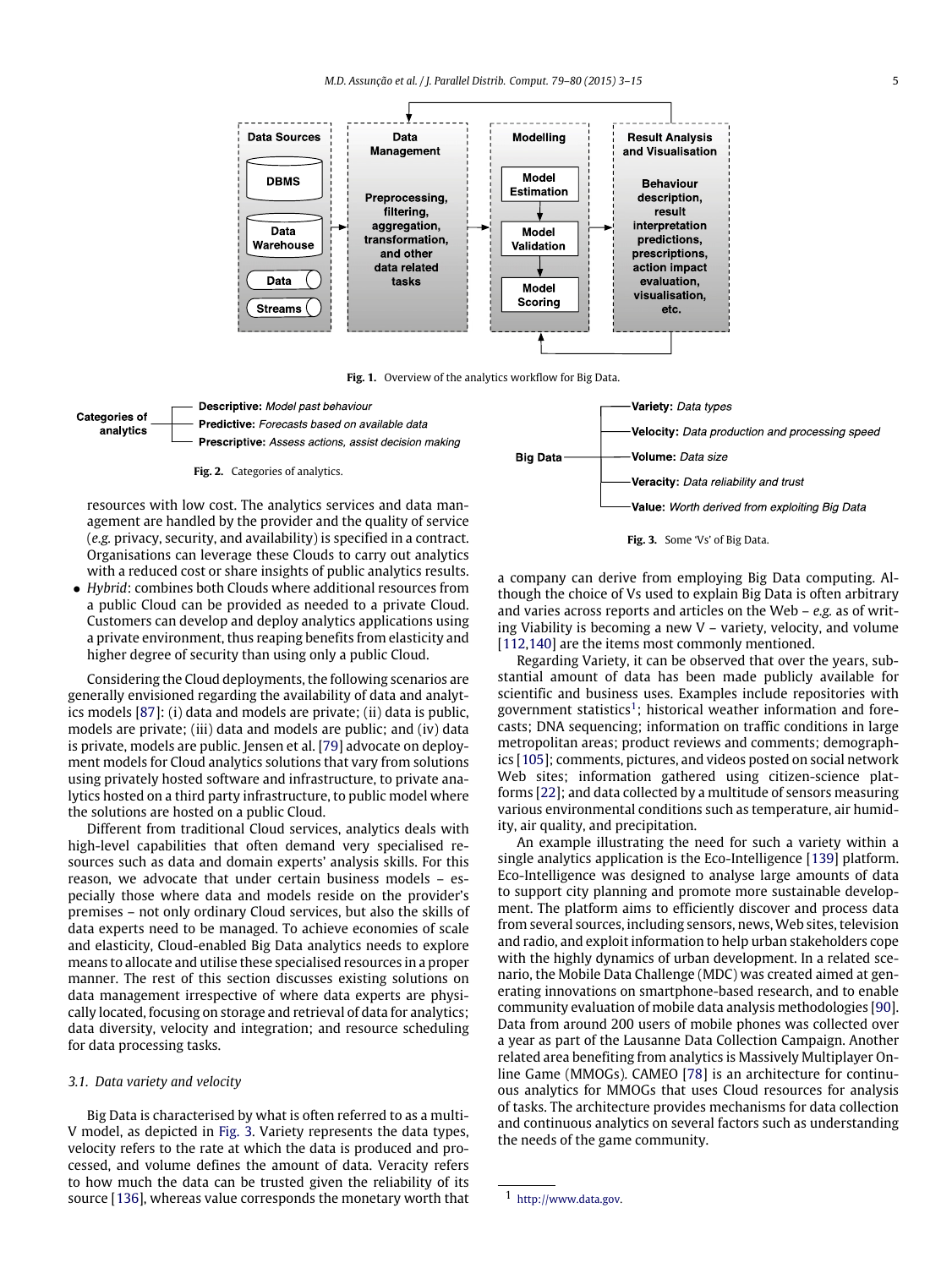<span id="page-3-1"></span>

**Fig. 5.** Velocity of data.

<span id="page-3-2"></span>Data is also often available for sale in the format of research and technical reports, market segment and financial analyses, among other means. This data can be used by various applications, for instance, to improve the living conditions in large cities, to provide better quality services, to optimise the use of natural resources,<sup>[2](#page-3-0)</sup> and to prevent or manage response to unplanned events.

Handling and analysing this data poses several challenges as it can be of different types [\(Fig. 4\)](#page-3-1). It is argued that a large part of data produced today is either *unstructured* or *semi-structured*.

Considering data velocity, it is noticed that, to complicate matters further, data can arrive and require processing at different speeds, as illustrated in [Fig. 5.](#page-3-2) Whist for some applications, the arrival and processing of data can be performed in batch, other analytics applications require continuous and real-time analyses, sometimes requiring immediate action upon processing of incoming data streams. For instance, to provide active management for data centres, Wang et al. [\[131\]](#page-11-18) present an architecture that integrates monitoring and analytics. The proposed architecture relies on Distributed Computation Graphs (DCG) that are created to implement the desired analytics functions. The motivating use cases consist in scenarios where information can be collected from monitored equipments and services, and once a potential problem is identified, the system can instantiate DCGs to collect further information for analytics.

Increasingly often, data arriving via streams needs to be analysed and compared against historical information. Different data sources may use their own formats, which makes it difficult to *integrate* data from multiple sources in an analytics solution. As highlighted in existing work [\[52\]](#page-10-12), *standard formats and interfaces* are crucial so that solution providers can benefit from economies of scale derived from data integration capabilities that address the needs of a wide range of customers.

The rest of our discussion on data management for Cloud analytics surrounds these two Vs of Big Data, namely Variety and Velocity. We survey solutions on how this diverse data is stored, how it can be integrated and how it is often processed. The discussion on visualisation also explores Velocity by highlighting factors such as interactivity and batch based visualisation. Although the other Vs of Big Data are important, we consider that some of them, as discussed earlier, deserve a study of their own, such as data Veracity. Other Vs are subjective; Volume is highly dependent on the scalability of existing hardware infrastructure, which improves quickly and can render a survey obsolete very rapidly; Value may depend on how efficient a company employs the analytics solutions at hand. Besides the V attributes, Big Data analytics also shares concerns with other data-related disciplines, and thus can directly benefit from the body of knowledge developed in the last years on such established subjects. This is the case of issues such as data quality [\[110\]](#page-11-19) and data provenance [\[102\]](#page-11-20).

#### *3.2. Data storage*

Several solutions were proposed to store and retrieve large amounts of data demanded by Big Data, some of which are currently used in Clouds. Internet-scale file systems such as the Google File System (GFS) [\[57\]](#page-10-13) attempt to provide the robustness, scalability, and reliability that certain Internet services need. Other solutions provide object-store capabilities where files can be replicated across multiple geographical sites to improve redundancy, scalability, and data availability. Examples include Amazon Simple Storage Service (S[3](#page-3-3)),<sup>3</sup> Nirvanix Cloud Storage,<sup>[4](#page-3-4)</sup> OpenStack Swift<sup>[5](#page-3-5)</sup> and Windows Azure Binary Large Object (Blob) storage.<sup>[6](#page-3-6)</sup> Although these solutions provide the scalability and redundancy that many Cloud applications require, they sometimes do not meet the concurrency and performance needs of certain analytics applications.

One key aspect in providing performance for Big Data analytics applications is the *data locality*. This is because the volume of data involved in the analytics makes it prohibitive to transfer the data to process it. This was the preferred option in typical high performance computing systems: in such systems, that typically concern performing CPU-intensive calculations over a moderate to medium volume of data, it is feasible to transfer data to the computing units, because the ratio of data transfer to processing time is small. Nevertheless, in the context of Big Data, this approach of moving data to computation nodes would generate large ratio of data transfer time to processing time. Thus, a different approach is preferred, where computation is moved to where the data is. The same approach of exploring data locality was explored previously in scientific workflows [\[47\]](#page-10-14) and in Data Grids [\[128\]](#page-11-21).

In the context of Big Data analytics, MapReduce presents an interesting model where data locality is explored to improve the performance of applications. Hadoop, an open source MapReduce implementation, allows for the creation of clusters that use the Hadoop Distributed File System (HDFS) to partition and replicate data sets to nodes where they are more likely to be consumed by mappers. In addition to exploiting concurrency of large numbers of nodes, HDFS minimises the impact of failures by replicating data sets to a configurable number of nodes. It has been used by Thusoo et al. [\[125\]](#page-11-22) to develop an analytics platform to process Facebook's large data sets. The platform uses Scribe to aggregate logs from Web servers and then exports them to HDFS files and uses a Hive–Hadoop cluster to execute analytics jobs. The platform includes replication and compression techniques and columnar compression of Hive $7$  to store large amounts of data.

Among the drawbacks of Cloud storage techniques and MapReduce implementations, there is the fact that they require the customer to learn a new set of APIs to build analytics solutions for the Cloud. To minimise this hurdle, previous work has also investigated POSIX-like file systems for data analytics. As an example, Ananthanarayanan et al. [\[6\]](#page-9-1) adapted POSIX-based cluster file systems to be used as data storage for Cloud analytics applications. By using the concept of meta-blocks, they demonstrated that IBM's General Parallel File System (GPFS) [\[117\]](#page-11-23) can match the read performance of HDFS. A meta-block is a consecutive set of data blocks that are allocated in the same disk, thus guaranteeing contiguity. The proposed approach explores the trade-off between different block sizes, where meta-blocks minimise seek overhead in MapReduce applications, whereas small blocks reduce pre-fetch overhead and improves cache management for ordinary applications.

<span id="page-3-3"></span><sup>3</sup> [http://aws.amazon.com/s3/.](http://aws.amazon.com/s3/)

<span id="page-3-4"></span><sup>4</sup> [http://www.nirvanix.com.](http://www.nirvanix.com)

<span id="page-3-5"></span><sup>5</sup> [http://swift.openstack.org.](http://swift.openstack.org)

<span id="page-3-6"></span><sup>6</sup> [http://www.windowsazure.com/en-US/services/data-management/.](http://www.windowsazure.com/en-US/services/data-management/)

<span id="page-3-7"></span><sup>7</sup> [http://hive.apache.org.](http://hive.apache.org)

<span id="page-3-0"></span><sup>2</sup> Sense-T laboratory: [http://www.sense-t.org.au/about/the-big-picture.](http://www.sense-t.org.au/about/the-big-picture)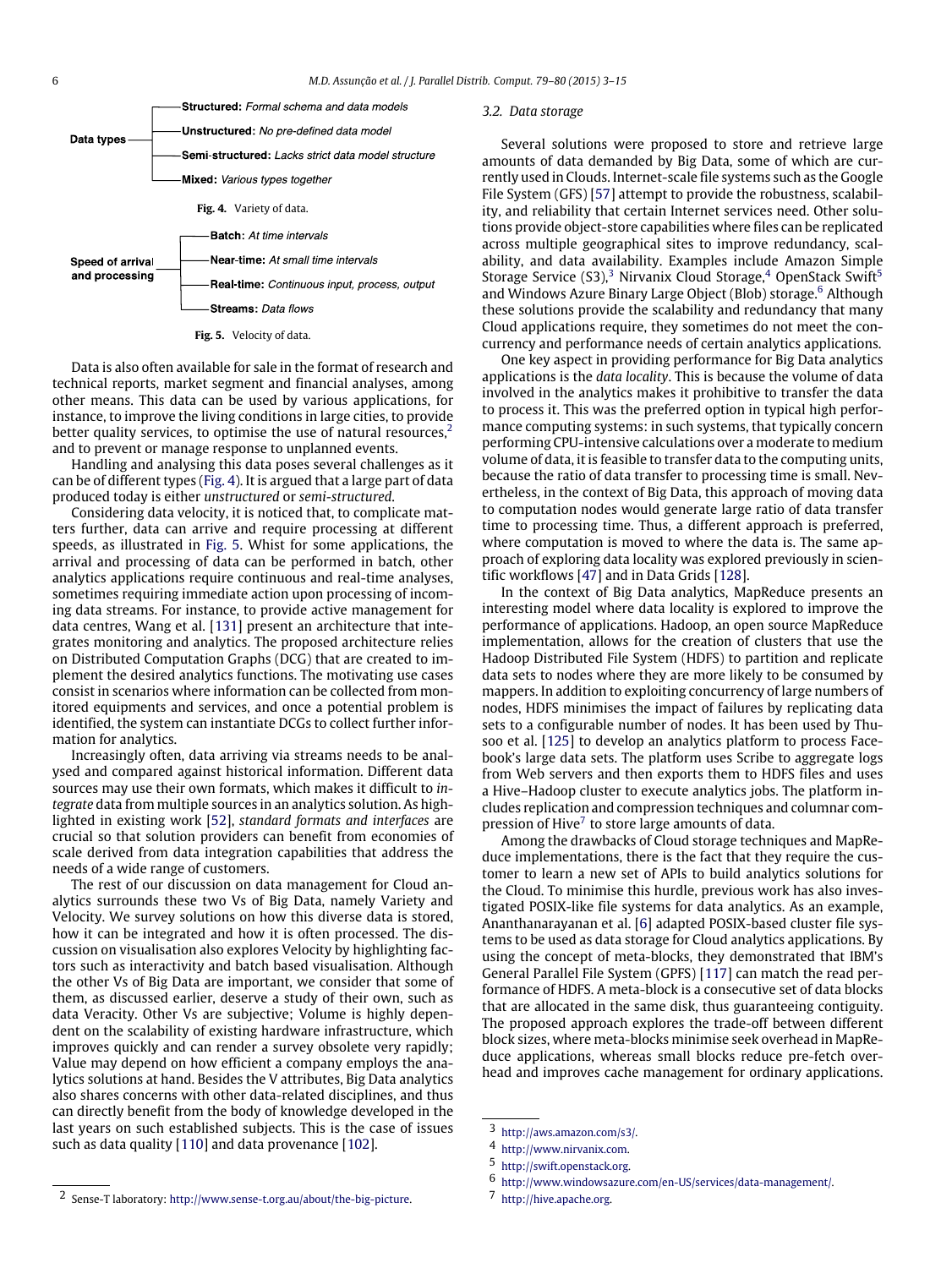Tantisiriroj et al. [\[124\]](#page-11-24) compared the Parallel Virtual File System (PVFS) [\[28\]](#page-10-15) against HDFS, where they observed that PVFS did not present significant improvement in completion time and throughput compared to HDFS.

Although a large part of the data produced nowadays is unstructured, relational databases have been the choice most organisations have made to store data about their customers, sales, and products, among other things. As data managed by traditional DBMS ages, it is moved to data warehouses for analysis and for sporadic retrieval. Models such as MapReduce are generally not the most appropriate to analyse such relational data. Attempts have been made to provide hybrid solutions that incorporate MapReduce to perform some of the queries and data processing required by DBMS's [\[1\]](#page-9-0). Cohen et al. [\[39\]](#page-10-16) provide a parallel database design for analytics that supports SQL and MapReduce scripting on top of a DBMS to integrate multiple data sources. A few providers of analytics and data mining solutions, by exploring models such as MapReduce, are migrating some of the processing tasks closer to where the data is stored, thus trying to minimise surpluses of siloed data preparation, storage, and processing [\[85\]](#page-11-25). Data processing and analytics capabilities are moving towards Enterprise Data Warehouses (EDWs), or are being deployed in data hubs [\[79\]](#page-11-13) to facilitate reuse across various data sets.

With respect to EDW, some Cloud providers offer solutions that promise to scale to one petabyte of data or more. Amazon Redshift [\[2\]](#page-9-2), for instance, offers columnar storage and data compression and aims to deliver high query performance by exploring a series of features, including a massively parallel processing architecture using high performance hardware, mesh networks, locally attached storage, and zone maps to reduce the I/O required by queries. Amazon Data Pipeline [\[3\]](#page-9-3) allows a customer to move data across different Amazon Web Services, such as Elastic MapReduce (EMR) [\[4\]](#page-9-4) and DynamoDB [\[46\]](#page-10-17), and hence compose the required analytics capabilities.

Another distinctive trend in Cloud computing is the increasing use of NoSQL databases as the preferred method for storing and retrieving information. NoSQL adopts a non-relational model for data storage. Leavitt argues that non-relational models have been available for more than 50 years in forms such as object-oriented, hierarchical, and graph databases, but recently this paradigm started to attract more attention with models such as key-store, columnoriented, and document-based stores [\[92\]](#page-11-26). The causes for such raise in interest, according to Levitt, are better performance, capacity of handling unstructured data, and suitability for distributed environments [\[92\]](#page-11-26).

Han et al. [\[68\]](#page-10-18) presented a survey of NoSQL databases with emphasis on their advantages and limitations for Cloud computing. The survey classifies NoSQL systems according to their capacity in addressing different pairs of CAP (consistency, availability, partitioning). The survey also explores the data model that the studied NoSQL systems support.

Hecht and Jablonski [\[69\]](#page-10-19) compared different NoSQL systems in regard to supported data models, types of query supported, and support for concurrency, consistency, replication, and partitioning. Hecht and Jablonski concluded that there are big differences among the features of different technologies, and there is no single system that would be the most suitable for every need. Therefore, it is important for adopters to understand the requirements of their applications and the capabilities of different systems so that the system whose features better match their needs is selected [\[69\]](#page-10-19).

#### *3.3. Data integration solutions*

Forrester Research published a technical report that discusses some of the problems that traditional Business Intelligence (BI) faces [\[85\]](#page-11-25), highlighting that there is often a surplus of siloed data preparation, storage, and processing. Authors of the report envision some data processing and Big Data analytics capabilities being migrated to the EDW, hence freeing organisations from unnecessary data transfer and replication and the use of disparate dataprocessing and analysis solutions. Moreover, as discussed earlier, they advocated that analytics solutions will increasingly expose data processing and analysis features via MapReduce and SQL–MRlike interfaces. SAP HANA One [\[115\]](#page-11-27), as an example, is an inmemory platform hosted by Amazon Web Services that provides real-time analytics for SAP applications. HANA One also offers a SAP data integrator to load data from HDFS and Hive-accessible databases.

EDWs or Cloud based data warehouses, however, create certain issues with respect to data integration and the addition of new data sources. Standard formats and interfaces can be essential to achieve economies of scale and meet the needs of a large number of customers [\[52\]](#page-10-12). Some solutions attempt to address some of these issues [\[105,](#page-11-15)[21\]](#page-10-20). Birst [\[21\]](#page-10-20) provides composite spaces and space inheritance, where a composite space integrates data from one or more parent spaces with additional data added to the composite space. Birst provides a Software as a Service (SaaS) solution that offers analytics functionalities on a subscription model; and appliances with the business analytics infrastructure, hence providing a model that allows a customer to migrate gradually from an on-premise analytics to a scenario with Cloud-provided analytics infrastructure. To improve the market penetration of analytics solutions in emerging markets such as India, Deepak et al. [\[48\]](#page-10-21) propose a multi-flow solution for analytics that can be deployed on the Cloud. The multi-flow approach provides a range of possible analytics operators and flows to compose analytics solutions; viewed as workflows or instantiations of a multi-flow solution. IVOCA [\[18\]](#page-10-22) is a tool aimed at Customer Relationship Management (CRM) that ingests both structured and unstructured data and provides data linking, classification, and text mining tools to facilitate analysts' tasks and reduce the time to insight.

Habich et al. [\[67\]](#page-10-23) propose Web services that co-ordinate data Clouds for exchanging massive data sets. The Business Process Execution Language (BPEL) data transition approach is used for data exchange by passing references to data between services to reduce the execution time and guarantee the correct data processing of an analytics process. A generic data Cloud layer is introduced to handle heterogeneous data Clouds, and is responsible for mapping generic operations to each Cloud implementation. DataDirect Cloud [\[41\]](#page-10-24) also provides generic interfaces by offering JDBC/ODBC drivers for applications to execute SQL queries against different databases stored on a Cloud. Users are not required to deal with different APIs and query languages specific to each Cloud storage solution.

PivotLink's AnalyticsCLOUD [\[105\]](#page-11-15) handles both structured and unstructured data, providing data integration features. PivotLink also provides DataCLOUD with information about over 350 demographic, hobbies, and interest data fields for 120 million US households. This information can be used by customers to perform brand sentiment analysis [\[51\]](#page-10-25) and verify how weather affects their product performance.

#### *3.4. Data processing and resource management*

MapReduce [\[45\]](#page-10-26) is one of the most popular programming models to process large amounts of data on clusters of computers. Hadoop [\[10\]](#page-10-27) is the most used open source MapReduce implementation, also made available by several Cloud providers [\[4](#page-9-4)[,16,](#page-10-28)[77](#page-11-28)[,132\]](#page-11-29). Amazon EMR [\[4\]](#page-9-4) enables customers to instantiate Hadoop clusters to process large amounts of data using the Amazon Elastic Compute Cloud (EC2) and other Amazon Web Services for data storage and transfer.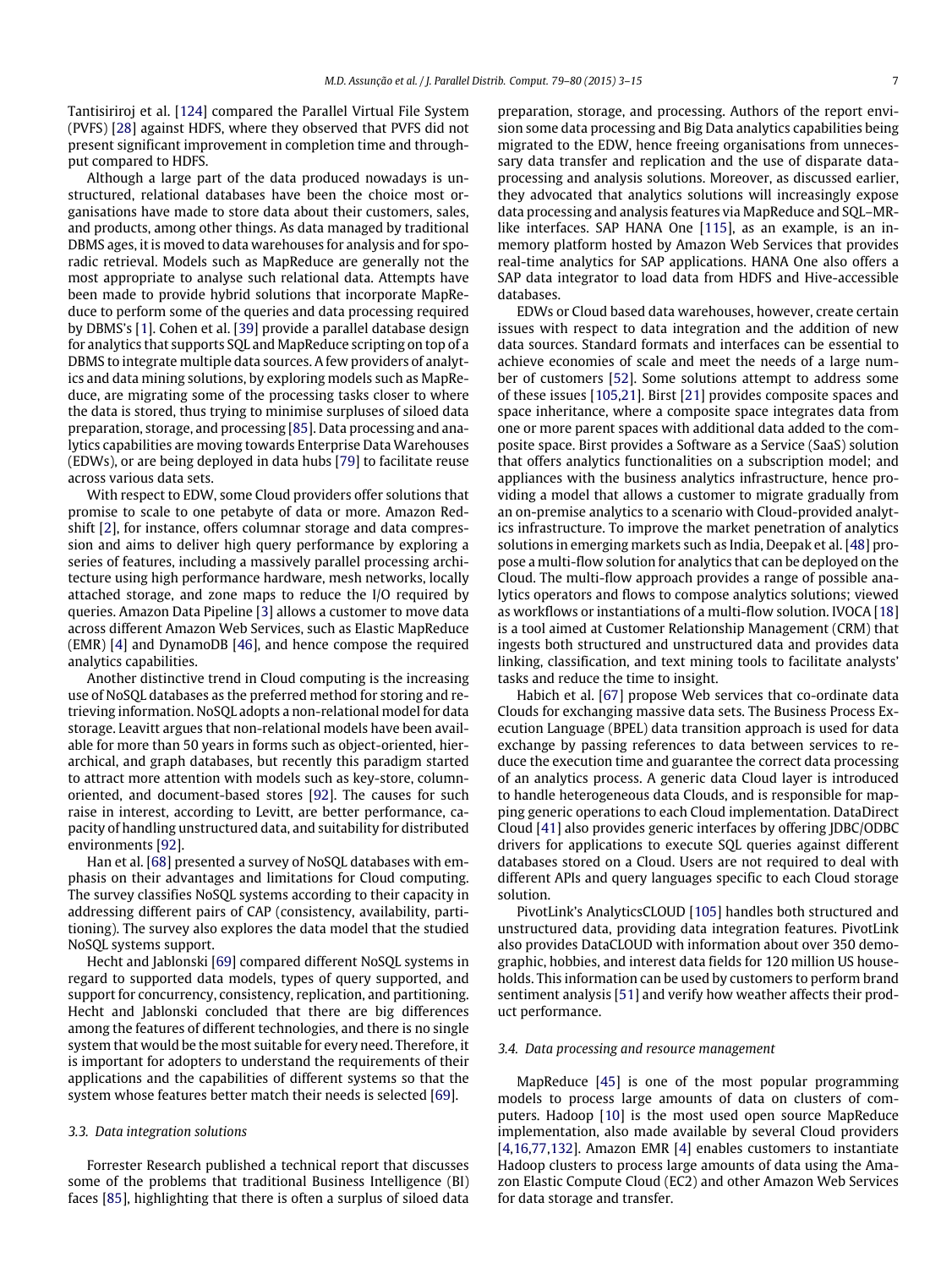Hadoop uses the HDFS file system to partition and replicate data sets across multiple nodes, such that when running a MapReduce application, a mapper is likely to access data that is locally stored on the cluster node where it is executing. Although Hadoop provides a set of APIs that allows developers to implement MapReduce applications, very often a Hadoop workflow is composed of jobs that use high-level query languages such as Hive and Pig Latin, created to facilitate search and specification of processing tasks. Lee et al. [\[94\]](#page-11-30) present a survey about the features, benefits, and limitations of MapReduce for parallel data analytics. They also discuss extensions proposed for this programming model to overcome some of its limitations.

Hadoop provides data parallelism and its data and task replication schemes enable fault tolerance, but what is often criticised about it is the time required to load data into HDFS and the lack of reuse of data produced by mappers. MapReduce is a model created to exploit commodity hardware, but when executed on reliable infrastructure, the mechanisms it provides to deal with failures may not be entirely essential. Some of the provided features can be disabled in certain scenarios. Herodotou and Babu [\[71\]](#page-10-29) present techniques for profiling MapReduce applications, identifying bottlenecks and simulating what-if scenarios. Previous work has also proposed optimisations to handle these shortcomings [\[66\]](#page-10-30). Cuzzocrea et al. [\[40\]](#page-10-31) discuss issues concerning analytics over big multidimensional data and the difficulties in building multidimensional structures in HDFS and integrating multiple data sources to Hadoop.

Starfish [\[72\]](#page-11-31), a data analytics system built atop Hadoop, focuses on improving the performance of clusters throughout the data lifecycle in analytics, without requiring users to understand the available configuration options. Starfish employs techniques at several levels to optimise the execution of MapReduce jobs. It uses dynamic instrumentation to profile jobs and optimises workflows by minimising the impact of data unbalance and by balancing the load of executions. Starfish's Elastisizer automates provisioning decisions using a mix of simulation and model-based estimation to address what-if questions on workload performance.

Lee et al. [\[93\]](#page-11-32) present an approach that allocates resources and schedules jobs considering data analytics workloads, in order to enable consolidation of a cluster workload, reducing the number of machines allocated for processing the workload during periods of small load. The approach uses Hadoop and works with two pools of machines – *core* and *accelerator* – and dynamically adjusts the size of each pool according to the observed load.

Daytona [\[16\]](#page-10-28), a MapReduce runtime for Windows Azure, leverages the scalable storage services provided by Azure's Cloud infrastructure as the source and destination of data. It uses Cloud features to provide load balancing and fault tolerance. The system relies on a master–slave architecture where the master is responsible for scheduling tasks and the slaves for carrying out map and reduce operations. Section [5](#page-7-0) discusses the visualisation features that Daytona provides.

Previous work shows that there is an emerging class of MapReduce applications that feature small, short, and highly interactive jobs [\[31,](#page-10-32)[54\]](#page-10-33). As highlighted in Section [5,](#page-7-0) the visualisation community often criticises the lack of interactivity of MapReduce-based analytics solutions. Over the past few years, however, several attempts have been made to tackle this issue. Borthakur et al. [\[23\]](#page-10-34), for instance, describe optimisations implemented in HDFS and HBase<sup>[8](#page-5-0)</sup> to make them more responsive to the realtime requirements of Facebook applications. Chen et al. [\[30\]](#page-10-35) propose energy efficiency improvements to Hadoop by maintaining two distinct pools of resources, namely interactive and batch jobs.

The eXtreme Analytics Platform (XAP) [\[15\]](#page-10-36) enables analytics supporting multiple data sources, data types (structured and unstructured), and multiple types of analyses. The target infrastructure of the architecture is a cluster running a distributed file system. A modified version of Hadoop, deployed in the cluster, contains an application scheduler (FLEX) able to better utilise the available resources than the default Hadoop scheduler. The analytics jobs are created via a high-level language script, called Jaql, that converts the high-level descriptive input into an analytics MapReduce workflow that is executed in the target infrastructure.

Previous work has also considered other models for performing analytics, such as scientific workflows and Online Analytical Processing (OLAP). Rahman et al. [\[108\]](#page-11-33) propose a hybrid heuristic for scheduling data analytics workflows on heterogeneous Cloud environments; a heuristic that optimises cost of workflow execution and satisfies users requirements, such as budget, deadline, and data placement.

In the field of simulation-enabled analytics, Li et al. [\[97\]](#page-11-34) developed an analytical application, modelled as a Direct Acyclic Graph (DAG), for predicting the spread of dengue fever outbreaks in Singapore. The analytics workflow receives data from multiple sources, including current and past data about climate and weather from meteorological agencies and historical information about dengue outbreaks in the country. This data, with user-supplied input about the origin of the infection, is used to generate a map of the spread of the disease in the country in a day-by-day basis. A hybrid Cloud is used to speed up the application execution. Other characteristics of the application are security features and costeffective exploration of Cloud resources: the system keeps the utilisation of public Cloud resources to a minimum to enable the analytics to complete in the specified time and budget. A public Cloud has also been used in a similar scenario to simulate the impact of public transport disruptions on urban mobility [\[81\]](#page-11-35).

Chohan et al. [\[36\]](#page-10-37) evaluated the support of OLAP for Google App Engine (GAE) [\[58\]](#page-10-38) highlighting limitations and assessing their impact on cost and performance of applications. A hybrid approach to perform OLAP using GAE and AppScale [\[24\]](#page-10-39) was provided, using two methods for data synchronisation, namely *bulk data transfer* and *incremental data transfer*. Moreover, Jung et al. [\[80\]](#page-11-36) propose optimisations for scheduling and processing of Big Data analysis on federated Clouds.

Chang et al. [\[29\]](#page-10-40) examined different data analytics workloads, where results show significant diversity of resource usage (CPU, I/O and, network). They recommend the use of transformation mechanisms such as indexing, compression, and approximation to provide a balanced system and improve efficiency of data analysis.

The Cloud can also be used to extend the capabilities of analyses initially started on the customer's premises. CloudComet, for example, is an autonomic computing engine that supports Cloud bursts that has been used to provide the programming and runtime infrastructure to scale out/in certain on-line risk analyses [\[83\]](#page-11-37). CloudComet and commercial technologies such as Aneka [\[27\]](#page-10-41) can utilise both private resources and resources from a public Cloud provider to handle peaks in the demands of online risk analytics.

Some analytics applications including stock quotes and weather prediction have stringent time constraints, usually falling in the near-time and stream categories described earlier. Request processing time is important to deliver results in a timely fashion. Chen et al. [\[33\]](#page-10-42) investigate Continuous analytics as a Service (CaaaS) that blends stream processing and relational data techniques to extend the DBMS model and enable real-time continuous analytics service provisioning. The dynamic stream processing and static data management for data intensive analytics are unified by providing an SQL-like interface to access both static and stream data. The proposed cycle-based query model and transaction model allow SQL queries to run and to commit per cycle whilst analysing stream data per chunk. The analysis results are made visible to clients whilst a continued query for results generation

<span id="page-5-0"></span><sup>8</sup> [http://hbase.apache.org.](http://hbase.apache.org)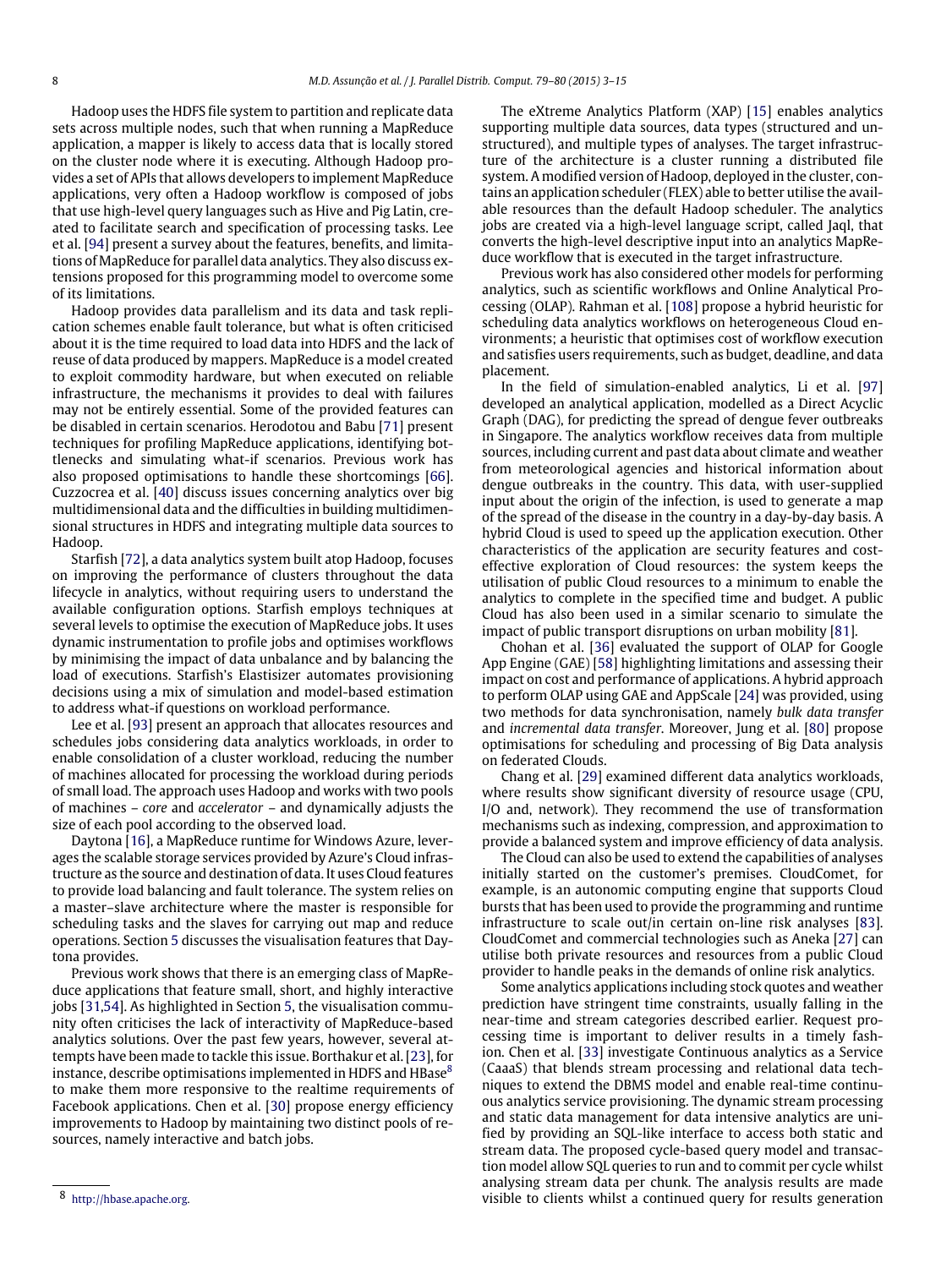<span id="page-6-2"></span>

| Table 1                                         |  |
|-------------------------------------------------|--|
| Summary of works on model building and scoring. |  |

| Work                       | Goal                             | Service model | Deployment model  |
|----------------------------|----------------------------------|---------------|-------------------|
| Guazzelli et al. [64]      | Predictive analytics (scoring)   | IaaS          | Public            |
| Zementis [138]             | Data analysis and model building | SaaS          | Public or private |
| Google Prediction API [59] | Model building                   | SaaS          | Public            |
| Apache Mahout [11]         | Data analysis and model building | IaaS          | Any               |
| <b>Hazy</b> [88]           | Model building                   | IaaS          | Any               |

is still running. Existing work on stream and near-time processing attempt to leverage strategies to predict user or service be-haviour [\[137\]](#page-12-8). In this way, an analytics service can pre-fetch data to anticipate a user's behaviour, hence selecting the appropriate applications and methods before the user's request arrives.

Realtime analysis of Big Data is a hot topic, with Cloud providers increasingly offering solutions that can be used as building blocks of stream and complex event processing systems. AWS Kinesis [\[5\]](#page-9-5) is an elastic system for real-time processing of streaming data that can handle multiple sources, be used to build dashboards, handle events, and generate alerts. It allows for integration with other AWS services. In addition, stream processing frameworks including Apache S4 [\[9\]](#page-9-6), Storm [\[121\]](#page-11-39) and IBM InfoSphere Streams [\[75\]](#page-11-40) can be deployed on existing Cloud offerings. Software systems such as *storm-deploy*, a Clojure project based on Pallet,<sup>[9](#page-6-1)</sup> aim to ease deployment of Storm topologies on Cloud offerings including AWS EC2. Suro, a data pipeline system used by Netflix to collect events generated by its applications, has recently been made available to the broader community as an open source project [\[8\]](#page-9-7). Aiming to address similar requirements, Apache Kafka [\[62\]](#page-10-46) is a real-time publish–subscribe infrastructure initially used at LinkedIn to process activity data and later released as an open source project. Incubated by the Apache Software Foundation, Samza [\[12\]](#page-10-47) is a distributed stream processing framework that blends Kafka and Apache Hadoop YARN. Whilst Samza provides a model where streams are the input and output to jobs, execution is completely handled by YARN.

#### *3.5. Challenges in big data management*

In this section, we discuss current research targeting the issue of Big Data management for analytics. There are still, however, many open challenges in this topic. The list below is not exhaustive, and as more research in this field is conducted, more challenging issues will arise.

- **Data variety:** How to handle an always increasing volume of data? Especially when the data is unstructured, how to quickly extract meaningful content out of it? How to aggregate and correlate streaming data from multiple sources?
- **Data storage:** How to efficiently recognise and store important information extracted from unstructured data? How to store large volumes of information in a way it can be timely retrieved? Are current file systems optimised for the volume and variety demanded by analytics applications? If not, what new capabilities are needed? How to store information in a way that it can be easily migrated/ported between data centres/Cloud providers?
- **Data integration:** New protocols and interfaces for integration of data that are able to manage data of different nature (structured, unstructured, semi-structured) and sources.
- **Data Processing and Resource Management:** New programming models optimised for streaming and/or multidimensional data; new backend engines that manage optimised

file systems; engines able to combine applications from multiple programming models (*e.g.* MapReduce, workflows, and bag-of-tasks) on a single solution/abstraction. How to optimise resource usage and energy consumption when executing the analytics application?

#### <span id="page-6-0"></span>**4. Model building and scoring**

The data storage and Data as a Service (DaaS) capabilities provided by Clouds are important, but for analytics, it is equally relevant to use the data to build models that can be utilised for forecasts and prescriptions. Moreover, as models are built based on the available data, they need to be tested against new data in order to evaluate their ability to forecast future behaviour. Existing work has discussed means to offload such activities – termed here as model building and scoring – to Cloud providers and ways to parallelise certain machine learning algorithms [\[126](#page-11-41)[,11,](#page-10-45)[74\]](#page-11-42). This section describes work on the topic. [Table 1](#page-6-2) summarises the analysed work, its goals, and target infrastructures.

Guazzelli et al. [\[64\]](#page-10-43) use Amazon EC2 as a hosting platform for the Zementis' ADAPA model [\[138\]](#page-12-7) scoring engine. Predictive models, expressed in Predictive Model Markup Language (PMML) [\[65\]](#page-10-48), are deployed in the Cloud and exposed via Web Services interfaces. Users can access the models with Web browser technologies to compose their data mining solutions. Existing work also advocates the use of PMML as a language to exchange information about predictive models [\[73\]](#page-11-43).

Zementis [\[138\]](#page-12-7) also provides technologies for data analysis and model building that can run either on a customer's premises or be allocated as SaaS using Infrastructure as a Service (IaaS) provided by solutions such as Amazon EC2 and IBM SmartCloud Enterprise [\[76\]](#page-11-44).

Google Prediction API [\[59\]](#page-10-44) allows users to create machine learning models to predict numeric values for a new item based on values of previously submitted training data or predict a category that best describes an item. The prediction API allows users to submit training data as comma separated files following certain conventions, create models, share their models or use models that others shared. With the Google Prediction API, users can develop applications to perform analytics tasks such as sentiment analysis [\[51\]](#page-10-25), purchase prediction, provide recommendations, analyse churn, and detect spam. The Apache Mahout project [\[11\]](#page-10-45) aims to provide tools to build scalable machine learning libraries on top of Hadoop using the MapReduce paradigm. The provided libraries can be deployed on a Cloud and be explored to build solutions that require clustering, recommendation mining, document categorisation, among others.

By trying to ease the complexity in building trained systems such as IBM's Watson, Apple's Siri and Google Knowledge Graph, the Hazy project [\[88\]](#page-11-38) focuses on identifying and validating two categories of abstractions in building trained systems, namely *programming abstractions* and *infrastructure abstractions*. It is argued that, by providing such abstractions, it would be easier for one to assemble existing solutions and build trained systems. To achieve a small and compoundable programming interface, Hazy employs a data model that combines the relational data model and a probabilistic rule-based language. For infrastructure abstraction, Hazy

<span id="page-6-1"></span><sup>9</sup> [http://github.com/pallet/pallet.](http://github.com/pallet/pallet)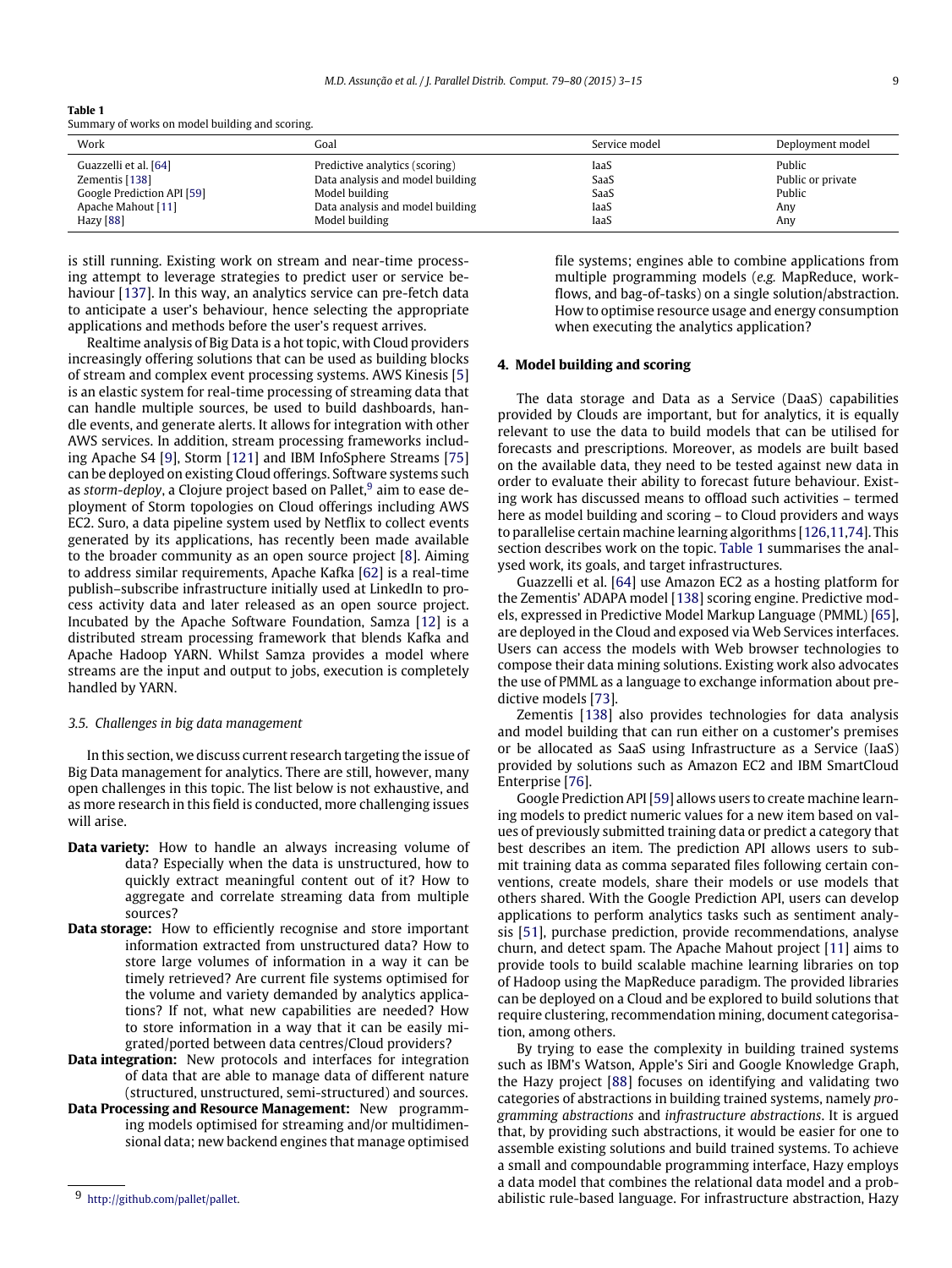leverages the observation that many statistical analysis algorithms behave as a user-defined aggregate in a Relational Database Management System (RDBMS). Hazy then explores features of the underlying infrastructure to improve the performance on these aggregates.

#### *4.1. Open challenges*

The key challenge in the area of Model Building and Scoring is the discovery of techniques that are able to explore the rapid elasticity and large scale of Cloud systems. Given that the amount of data available for Big Data analytics is increasing, timely processing of such data for building and scoring would give a relevant advantage for businesses able to explore such a capability.

In the same direction, standards and interfaces for these activities are also required, as they would help to disseminate ''prediction and analytics as services'' providers that would compete for customers. If the use of such services does not incur vendor lock in (via utilisation of standards APIs and formats), customers can choose the service provider only based on cost and performance of services, enabling the emergence of a new competitive market.

#### <span id="page-7-0"></span>**5. Visualisation and user interaction**

With the increasing amounts of data with which analyses need to cope, good visualisation tools are crucial. These tools should consider the quality of data and presentation to facilitate navigation [\[44\]](#page-10-49). The type of visualisation may need to be selected according to the amount of data to be displayed, to improve both displaying and performance. Visualisation can assist in the three major types of analytics: descriptive, predictive, and prescriptive. Many visualisation tools do not describe advanced aspects of analytics, but there has been an effort to explore visualisation to help on predictive and prescriptive analytics, using for instance sophisticated reports and storytelling [\[86\]](#page-11-45). A key aspect to be considered on visualisation and user interaction in the Cloud is that network is still a bottleneck in several scenarios [\[123\]](#page-11-46). Users ideally would like to visualise data processed in the Cloud having the same experience and feel as though data were processed locally. Some solutions have been tackling this requirement.

For example, as Fisher et al. [\[52\]](#page-10-12) point out, many Cloud platforms available to process data analytics tasks still resemble the *batch-job* model used in the early times of the computing era. Users typically submit their jobs and wait until the execution is complete to download and analyse sample results to validate full runs. As this back and forth of data is not well supported by the Cloud, the authors issue a call to arms for both research and development of better interactive interfaces for Big Data analytics where users iteratively pose queries and see rapid responses. Fisher et al. introduce *sampleAction* [\[53\]](#page-10-50) to explore whether interactive techniques acting over only incremental samples can be considered as sufficiently trustworthy by analysts to make closer to real time decisions about their queries. Interviews with three teams of analysts suggest that representations of incremental query results were robust enough so that analysts were prepared either to abandon a query, refine it, or formulate new queries. King [\[84\]](#page-11-8) also highlights the importance of making the analytics process iterative, with multiple checkpoints for assessment and adjustment.

In this line, existing work aims to explore the batch-job model provided by solutions including MapReduce as a backend to features provided in interfaces with which users are more familiar. Trying to leverage the popularity of spreadsheets as a tool to manipulate data and perform analysis, Barga et al. proposed an Excel ribbon connected to Daytona [\[16\]](#page-10-28), a Cloud service for data storage and analytics. Users manipulate data sets on Excel and plugins use Microsoft's Azure infrastructure [\[26\]](#page-10-51) to run MapReduce applications. In addition, as described earlier, several improvements have been proposed to MapReduce frameworks to handle interactive applications [\[23,](#page-10-34)[30](#page-10-35)[,100\]](#page-11-47). However, most of these solutions are not yet made available for general use in the Cloud.

Several projects attempt to provide a range of visualisation methods from which users can select a set that suits their requirements. ManyEyes [\[129\]](#page-11-48) from IBM allows users to upload their data, select a visualisation method – varying from basic to advanced – and publish their results. Users may also navigate through existing visualisations and discuss their findings and experience with peers. Selecting data sources automatically or semi-automatically is also an important feature to help users perform analytics. PanXpan [\[104\]](#page-11-49) is an example of a tool that automatically identifies the fields in structured data sets based on user analytics module selection. FusionCharts [\[56\]](#page-10-52) is another tool to allow users to visually select a subset of data from the plotted data points to be submitted back to the server for further processing. CloudVista [\[35,](#page-10-53)[135\]](#page-11-50) is a software to help on visual data selection for further analysis refinement.

Existing work also provides means for users to aggregate data from multiple sources and employ various visualisation models, including dashboards, widgets, line and bar charts, demographics, among other models [\[105,](#page-11-15)[98](#page-11-51)[,60,](#page-10-54)[61](#page-10-55)[,103\]](#page-11-52). Some of these features can be leveraged to perform several tasks, including create reports; track what sections of a site are performing well and what kind of content can create better user experience; how information sharing on a social network impacts the web site usage; track mobile usage [\[14](#page-10-4)[,127\]](#page-11-5); and evaluate the impact of advertising campaigns.

Choo and Park [\[37\]](#page-10-56) argue that the reason why Big Data visualisation is not real time is the computational complexity of the analytics operations. In this direction, authors discuss strategies to reduce computational complexity of data analytics operations by, for instance, decreasing precision of calculations.

Apart from software optimisation, dedicated hardware for visualisation is becoming key for Big Data analytics. For example, Reda et al. [\[109\]](#page-11-53) discuss that, although existing tools are able to provide data belonging to a range of classes, their dimensionality and volume exceed the capacity of visualisation provided by standard displays. This requires the utilisation of large-scale visualisation environments, such as CyberCommons and CAVE2, which are composed of a large display wall with resolution three orders of magnitude higher than that achieved by commercial displays [\[109\]](#page-11-53). Remote visualisation systems, such as Nautilus from XSEDE (Extreme Science and Engineering Discovery Environment—the new NSF TeraGrid project replacement), are becoming more common to supply high demand for memory and graphical processors to assist very large data visualisation [\[134\]](#page-11-54).

Besides visualisation of raw data, summarised content in form of reports are essential to perform predictive and prescriptive analytics. Several solutions have explored report generation and visualisation. For instance, SAP Crystal Solutions [\[116\]](#page-11-55) provides BI functionalities via which customers can explore available data to build reports with interactive charts, what-if scenarios, and dashboards. The produced reports can be visualised on the Web, e-mail, Microsoft Office, or be embedded into enterprise applications. Another example on report visualisation is Cloud9 Analytics [\[38\]](#page-10-57), which aims to automate reports and dashboards, based on data from CRM and other systems. It provides features for sales reports, sales analytics, and sales forecasts and pipeline management. By exploring history data and using the notion of risk, it offers customers clues on which projects they should invest their resources and what projects or products require immediate action. Other companies also offer solutions that provide sales forecasts, change analytics, and customised reports [\[111,](#page-11-56)[21\]](#page-10-20). Salesforce [\[114\]](#page-11-57) supports customisable dashboards through collaborative analytics. The platform allows authorised users to share their charts and information with other users. Another trend on visualisation to help on predictive and prescriptive analytics is storytelling [\[86\]](#page-11-45), which aims at presenting data with a narrative visualisation.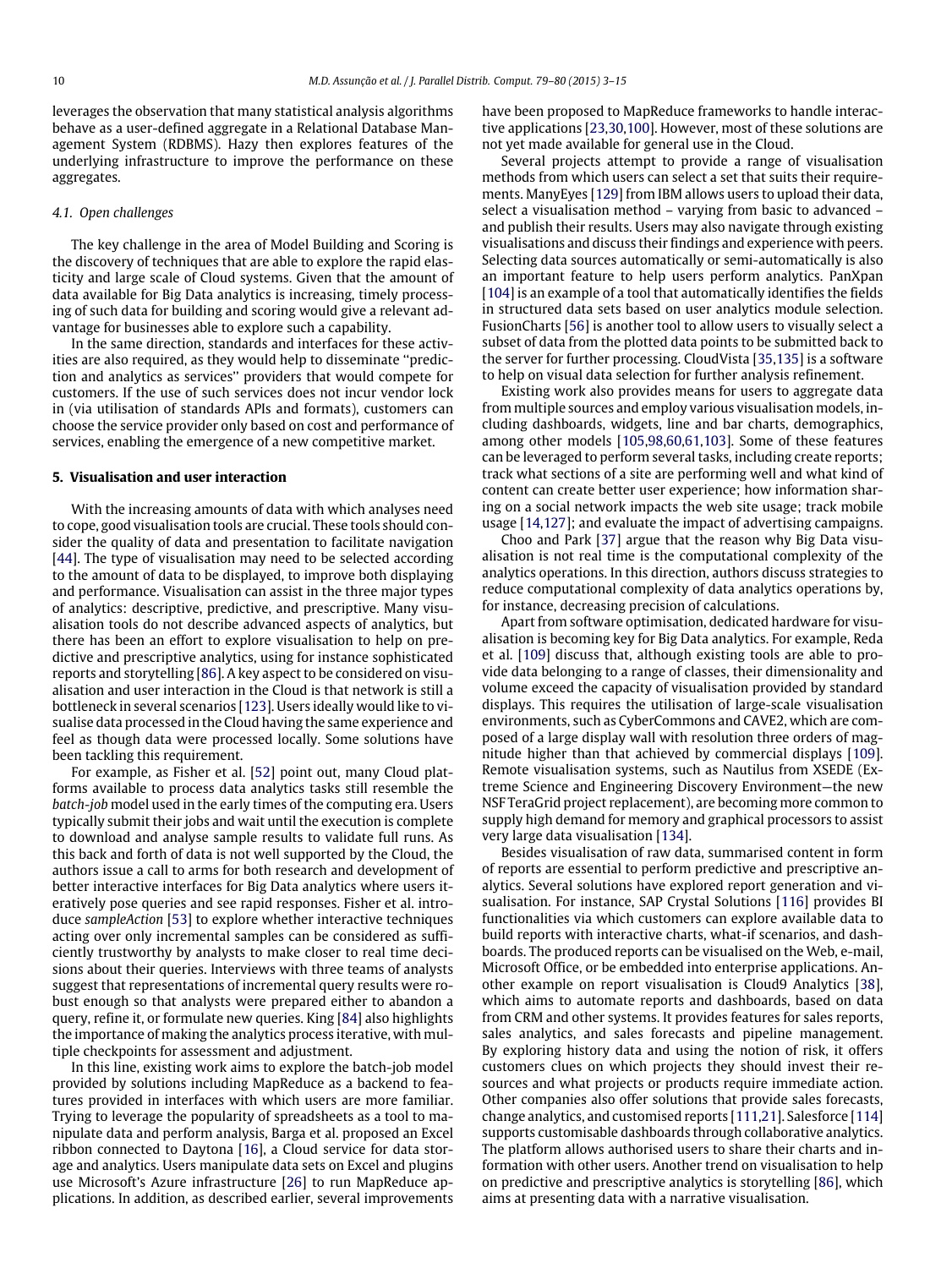There are also visualisation tools specific for a given domain. For instance, in the field of climate-modelling, Lee et al. [\[95\]](#page-11-58) developed a tool for visualisation of simulated Madden–Julian Oscillation, which is an important meteorological event that influences raining patterns from South America to Southeast Asia. The tool enables tracking of the event and its visualisation using Google Earth. In the area of computing networks management, Liao et al. [\[96\]](#page-11-59) evaluated five approaches for visualisation of anomalies in large scale computer networks. Each method has its own applications depending on the specific type of anomaly to be visualised and the scale of the managed system. There are also solutions that provide means to visualise demographic information. Andrienko et al. [\[7\]](#page-9-8) proposed interactive visual display for analysis of movement behaviour of people, vehicle, and animals. The visualisation tool displays the movement data, information about the time spent in a place, and the time interval from one place to another.

## *5.1. Open challenges*

There are many research challenges in the field of Big Data visualisation. First, more efficient data processing techniques are required in order to enable real-time visualisation. Choo and Park [\[37\]](#page-10-56) appoint some techniques that can be employed with this objective, such as reduction of accuracy of results, coarsely processing of data points, compatible with the resolution of the visualisation device, reduced convergence, and data scale confinement. Methods considering each of these techniques could be further researched and improved.

Cost-effective devices for large-scale visualisation is another hot topic for analytics visualisation, as they enable finer resolution than simple screens. Visualisation for management of computer networks and software analytics [\[101\]](#page-11-60) is also an area that is attracting attention of researchers and practitioners for its extreme relevance to management of large-scale infrastructure (such as Clouds) and software, with implications in global software development, open source software development, and software quality improvements.

## **6. Business models and non-technical challenges**

In addition to providing tools that customers can use to build their Big Data analytics solutions on the Cloud, models for delivering analytics capabilities as services on a Cloud have been discussed in previous work [\[120\]](#page-11-2). Sun et al. [\[119\]](#page-11-61) provide an overview of the current state of the art on the development of customised analytics solutions on customers' premises and elaborate on some of the challenges to enable analytics and analytics as a service on the Cloud. Some of the potential business models proposed in their work include:

- **Hosting customer analytics jobs in a shared platform:** suitable for an enterprise or organisation that has multiple analytics departments. Traditionally, these departments have to develop their own analytics solutions and maintain their own clusters. With a shared platform they can upload their solutions to execute on a shared infrastructure, therefore reducing operation and maintenance costs. As discussed beforehand, techniques have been proposed for resource allocation and scheduling of Big Data analytics tasks on the Cloud [\[93,](#page-11-32)[108\]](#page-11-33).
- **A full stack designed to provide customers with end-to-end solutions:** appropriate for companies that do not have expertise on analysis. In this model, analytical service providers publish domain-specific analytical stream templates as services. The provider is responsible for hosting the software stack and managing the resources necessary to perform the analyses. Customers who subscribe to the services just need to upload their data, configure the templates, receive models, and perform the proper model scoring.
- **Expose analytics models as hosted services:** analytics capabilities are hosted on the Cloud and exposed to customers as

services. This model is proposed to companies that do not have enough data to make good predictions. Providers upload their models, which are consumed by customers via scoring services provided by the Cloud.

To make Big Data analytics solutions more affordable, Sun et al. [\[119\]](#page-11-61) also propose cost-effective approaches that enable multi-tenancy at several levels. They discuss the technical challenges on isolating analytical artefacts. Hsueh et al. [\[73\]](#page-11-43) discuss issues related to pricing and Service Level Agreements (SLAs) on a platform for personalisation in a wellness management platform built atop a Cloud infrastructure. Krishna and Varma [\[87\]](#page-11-12) envision two types of services for Cloud analytics: (i) Analytics as a Service (AaaS), where analytics is provided to clients on demand and they can pick the solutions required for their purposes; and (ii) Model as a Service (MaaS) where models are offered as building blocks for analytics solutions.

Bhattacharya et al. [\[18\]](#page-10-22) introduced IVOCA, a solution for providing managed analytics services for CRM. IVOCA provides functionalities that help analysts better explore data analysis tools to reduce the time to insight and improve the repeatability of CRM analytics. Also in the CRM realm, KXEN [\[89\]](#page-11-62) offers a range of products for performing analytics, some of which can run on the Cloud. Cloud Prediction is a predictive analytics solution for Salesforce.com. With its Predictive Lead Scoring, Predictive Offers, and Churn Prediction, customers can leverage the CRM, mobile, and social data available in the Cloud to score leads based on which one can create sales opportunities; create offers that have a higher likelihood to be accepted based on a prediction of offers and promotions; and gain insights into which customers a company is at risk of losing.

Cloud-enabled Big Data analytics poses several challenges with respect to replicability of analyses. When not delivered by a Cloud, analytics solutions are customer-specific and models often have to be updated to consider new data. Cloud solutions for analytics need to balance generality and usefulness. Previous work also discusses the difficulty of replicating activities of text analytics [\[107\]](#page-11-63). An analytical pathway is proposed to link business objectives to an analytical flow, with the goal of establishing a methodology that illustrates and possibly supports repeatability of analytical processes when using complex analytics. King [\[84\]](#page-11-8), whilst discussing some of the problems in buying predictive analytics, provides a best practice framework based on five steps, namely training, assessment, strategy, implementation, and iteration.

Chen et al. [\[34\]](#page-10-58) envision an analytics ecosystem where data services aggregate, integrate, and provide access to public and private data by enabling partnerships among data providers, integrators, aggregators, and clients; these services are termed as DaaS. Atop DaaS, a range of analytics functionalities that explore the data services are offered to customers to boost productivity and create value. This layer is viewed as AaaS. Similar to the previously described work, they discuss a set of possible business models that range from proprietary, where both data and models are kept private, to co-developing models where both data and analytics models are shared among the parties involved in the development of the analytics strategy or services.

#### **7. Other challenges**

In business models where high-level analytics services may be delivered by the Cloud, human expertise cannot be easily replaced by machine learning and Big Data analysis [\[99\]](#page-11-6); in certain scenarios, there may be a need for human analysts to remain in the loop [\[91\]](#page-11-64). Management should adapt to Big Data scenarios and deal with challenges such as how to assist human analysts in gaining insights and how to explore methods that can help managers in making quicker decisions.

Application profiling is often necessary to estimate the costs of running analytics on a Cloud platform. Users need to develop their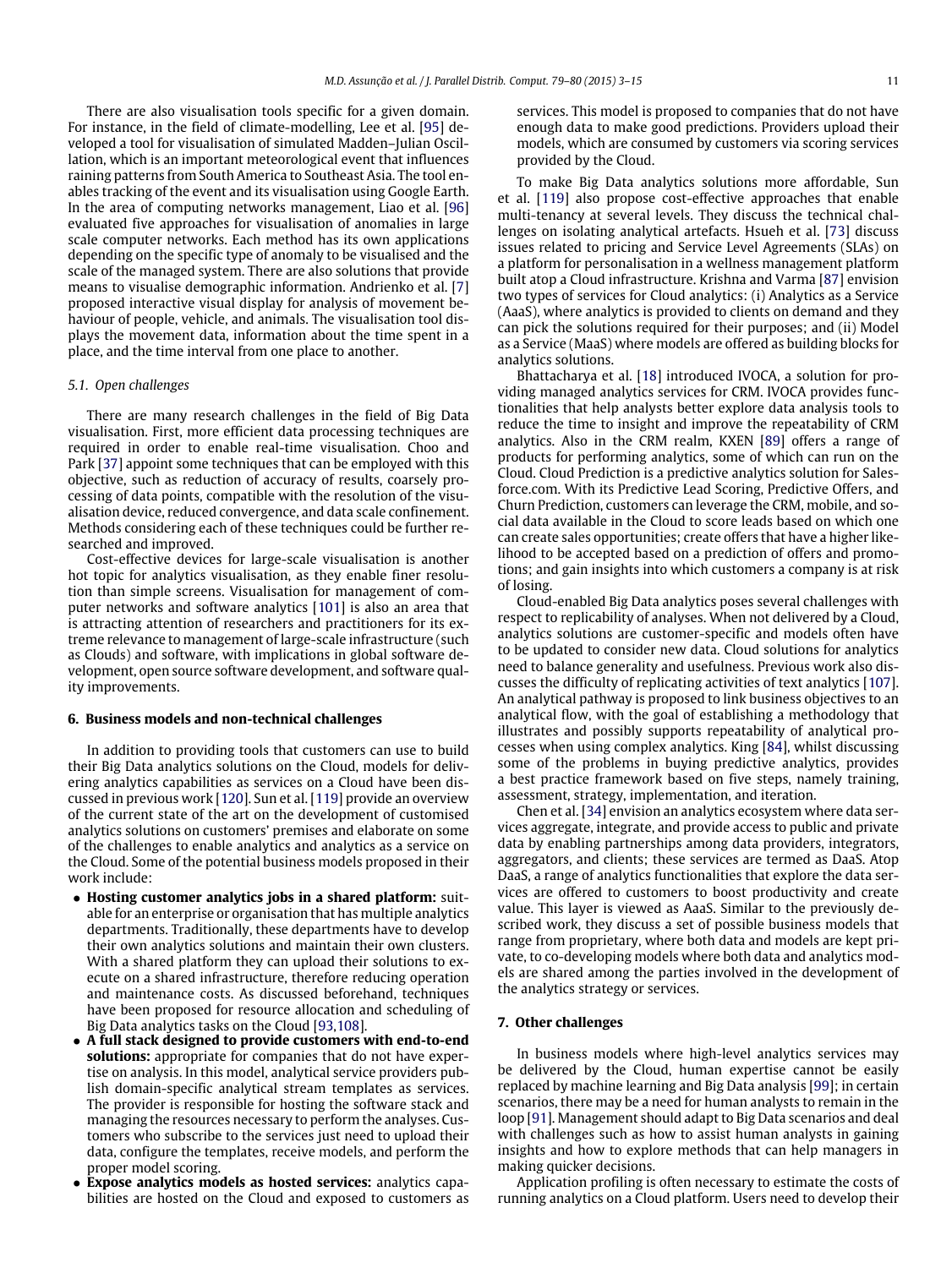applications to target Cloud platforms; an effort that should be carried out only after estimating the costs of transferring data to the Cloud, allocating virtual machines, and running the analysis. This cost estimation is not a trivial task to perform in current Cloud offerings. Although best practices for using some data processing services are available [\[49\]](#page-10-59), there should be tools that assist customers to estimate the costs and risks of performing analytics on the Cloud.

Data ingestion by Cloud solutions is often a weak point, whereas debugging and validation of developed solutions is a challenging and tedious process. As discussed earlier, the manner analytics is executed on Cloud platforms resembles the batch job scenario: users submit a job and wait until tasks are executed and then download the results. Once an analysis is complete, they download sample results that are enough to validate the analysis task and after that perform further analysis. Current Cloud environments lack this interactive process, and techniques should be developed to facilitate interactivity and to include analysts in the loop by providing means to reduce their time to insight. Systems and techniques that iteratively refine answers to queries and give users more control of processing are desired [\[70\]](#page-10-60).

Furthermore, market research shows that inadequate staffing and skills, lack of business support, and problems with analytics software are some of the barriers faced by corporations when performing analytics [\[112\]](#page-11-14). These issues can be exacerbated by the Cloud as the resources and analysts involved in certain analytics tasks may be offered by a Cloud provider and may move from one customer engagement to another. In addition, based on survey responses, currently most analytics updates and scores of methods occur daily to annually; which can become an issue for analytics on streaming data. Russom [\[112\]](#page-11-14) also highlights the importance of advanced data visualisation techniques and advanced analytics – such as analysis of unstructured, large data sets and streams – to organisations in the next few years.

Chen et al. [\[32\]](#page-10-61) foresee the emergence of what they termed as Business Intelligence and Analytics (BI&A) 3.0, which will require underlying mobile analytics and location and context-aware techniques for collecting, processing, analysing, and visualising large scale mobile and sensor data. Many of these tools are still to be developed. Moreover, moving to BI&A 3.0 will demand efforts on integrating data from multiple sources to be processed by Cloud resources, and using the Cloud to assist decisions by mobile device users.

More recently, terms such as Analytics as a Service (AaaS) and Big Data as a Service (BDaaS) are becoming popular. They comprise services for data analysis similarly as IaaS offers computing resources. However, these analytics services still lack well defined contracts since it may be difficult to measure quality and reliability of results and input data, provide promises on execution times, and guarantees on methods and experts responsible for analysing the data. Therefore, there are fundamental gaps on tools to assist service providers and clients to perform these tasks and facilitate the definition of contracts for both parties.

### **8. Summary and conclusions**

The amount of data currently generated by the various activities of the society has never been so big, and is being generated in an ever increasing speed. This Big Data trend is being seen by industries as a way of obtaining advantage over their competitors: if one business is able to make sense of the information contained in the data reasonably quicker, it will be able to get more costumers, increase the revenue per customer, optimise its operation, and reduce its costs. Nevertheless, Big Data analytics is still a challenging and time demanding task that requires expensive software, large computational infrastructure, and effort.

Cloud computing helps in alleviating these problems by providing resources on-demand with costs proportional to the actual usage. Furthermore, it enables infrastructures to be scaled up and down rapidly, adapting the system to the actual demand.

Although Cloud infrastructure offers such elastic capacity to supply computational resources on demand, the area of Cloudsupported analytics is still in its early days. In this paper, we discussed the key stages of analytics workflows, and surveyed the state-of-the-art of each stage in the context of Cloud-supported analytics. Surveyed work was classified in three key groups: Data Management (which encompasses data variety, data storage, data integration solutions, and data processing and resource management), Model Building and Scoring, and Visualisation and User Interactions. For each of these areas, ongoing work was analysed and key open challenges were discussed. This survey concluded with an analysis of business models for Cloud-assisted data analytics and other non-technical challenges.

The area of Big Data Computing using Cloud resources is moving fast, and after surveying the current solutions we identified some key lessons:

- There are plenty of solutions for Big Data related to Cloud computing. Such a large number of solutions have been created because of the wide range of analytics requirements, but they may, sometimes, overwhelm non-experienced users. Analytics can be descriptive, predictive, prescriptive; Big Data can have various levels of variety, velocity, volume, and veracity. Therefore, it is important to understand the requirements in order to choose appropriate Big Data tools;
- It is also clear that analytics is a complex process that demands people with expertise in cleaning up data, understanding and selecting proper methods, and analysing results. Tools are fundamental to help people perform these tasks. In addition, depending on the complexity and costs involved in carrying out these tasks, providers who offer Analytics as a Service or Big Data as a Service can be a promising alternative compared to performing these tasks in-house;
- Cloud computing plays a key role for Big Data; not only because it provides infrastructure and tools, but also because it is a business model that Big Data analytics can follow (*e.g.* Analytics as a Service (AaaS) or Big Data as a Service (BDaaS)). However, AaaS/BDaaS brings several challenges because the customer and provider's staff are much more involved in the loop than in traditional Cloud providers offering infrastructure/platform/software as a service.

Recurrent themes among the observed future work include (i) the development of standards and APIs enabling users to easily switch among solutions and (ii) the ability of getting the most of the elasticity capacity of the Cloud infrastructure. The latter includes expressive languages that enable users to describe the problem in simple terms whilst decomposing such high-level description in highly concurrent subtasks and keeping good performance efficiency even for large numbers of computing resources. If this can be achieved, the only limitations for an arbitrary short processing time would be market issues, namely the relation between the cost for running the analytics and the financial return brought for the obtained knowledge.

#### **References**

- <span id="page-9-0"></span>[1] D.J. [Abadi, Data management in the cloud: Limitations and opportunities,](http://refhub.elsevier.com/S0743-7315(14)00145-2/sbref1) IEEE Data Engineering Bulletin 32 (1) (2009) 3–12.
- <span id="page-9-2"></span>Amazon redshift, [http://aws.amazon.com/redshift/.](http://aws.amazon.com/redshift/)
- <span id="page-9-3"></span>Amazon data pipeline, [http://aws.amazon.com/datapipeline/.](http://aws.amazon.com/datapipeline/)
- <span id="page-9-4"></span>[4] Amazon Elastic MapReduce (EMR),
- [http://aws.amazon.com/elasticmapreduce/.](http://aws.amazon.com/elasticmapreduce/)
- <span id="page-9-5"></span>[5] Amazon Kinesis, [http://aws.amazon.com/kinesis/developer-resources/.](http://aws.amazon.com/kinesis/developer-resources/)
- <span id="page-9-1"></span>[6] R. [Ananthanarayanan, K. Gupta, P. Pandey, H. Pucha, P. Sarkar, M. Shah,](http://refhub.elsevier.com/S0743-7315(14)00145-2/sbref6) R. Tewari, Cloud Analytics: Do We Really Need to Reinvent the Storage Stack? in: Proceedings of the Conference on Hot Topics in Cloud Computing
- <span id="page-9-8"></span>(HotCloud 2009), USENIX Association, Berkeley, USA, 2009. [7] G. [Andrienko, N. Andrienko, S. Wrobel, Visual analytics tools for analysis of](http://refhub.elsevier.com/S0743-7315(14)00145-2/sbref7) movement data, SIGKDD Explor. Newsl. 9 (2) (2007) 38–46. [8] Announcing Suro: Backbone of Netflix's Data Pipeline, [http://techblog.](http://techblog.netflix.com/2013/12/announcing-suro-backbone-of-netflixs.html)
- <span id="page-9-7"></span>[netflix.com/2013/12/announcing-suro-backbone-of-netflixs.html.](http://techblog.netflix.com/2013/12/announcing-suro-backbone-of-netflixs.html)
- <span id="page-9-6"></span>[9] Apache S4: distributed stream computing platform, [http://incubator.apache.](http://incubator.apache.org/s4/) [org/s4/.](http://incubator.apache.org/s4/)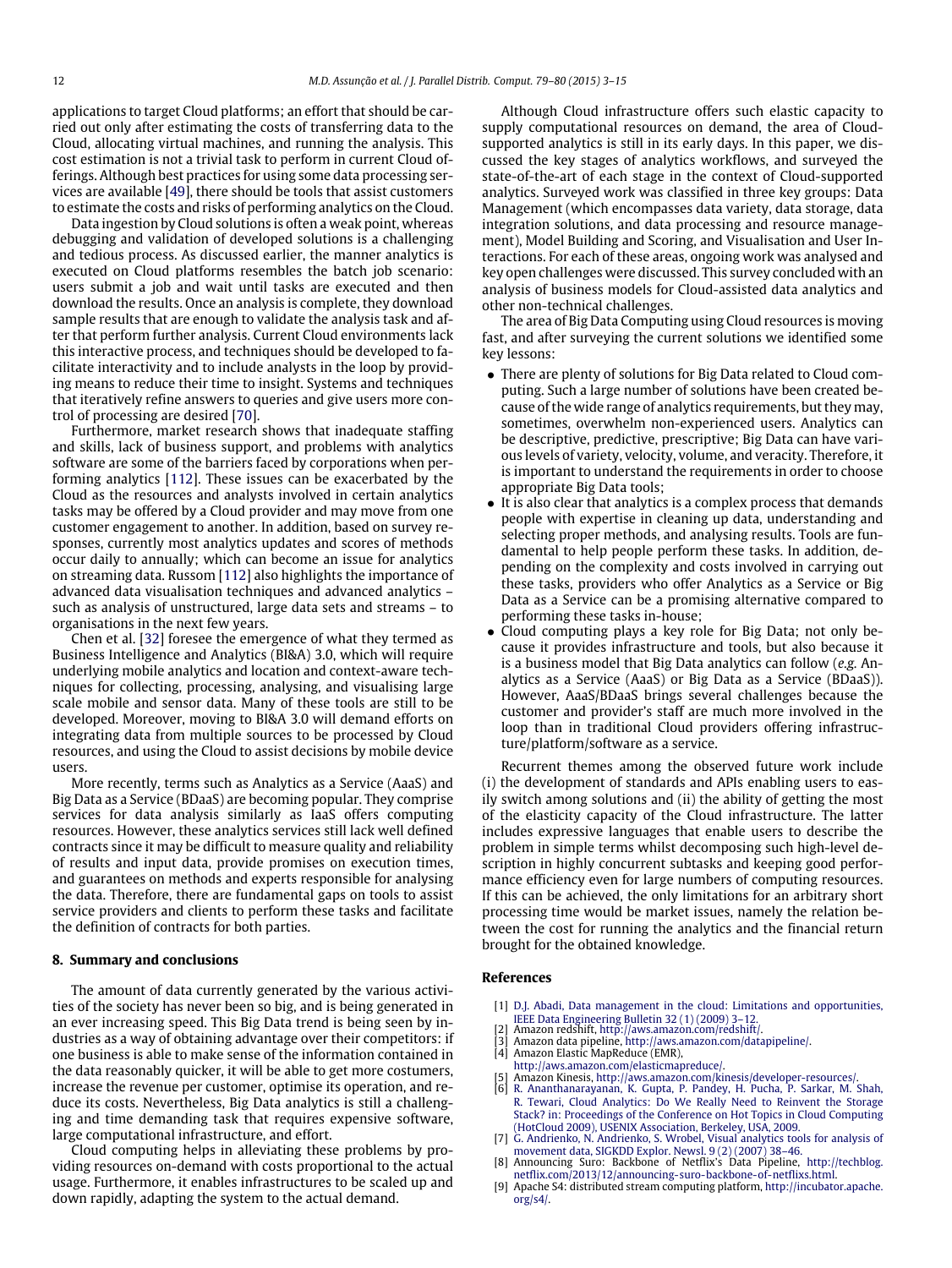- <span id="page-10-27"></span>[10] Apache Hadoop, [http://hadoop.apache.org.](http://hadoop.apache.org)
- <span id="page-10-45"></span>[11] Apache Mahout, [http://mahout.apache.org.](http://mahout.apache.org)
- <span id="page-10-47"></span>[12] Apache Samza, [http://samza.incubator.apache.org.](http://samza.incubator.apache.org)
- <span id="page-10-3"></span>[13] M. Armbrust, A. Fox, R. Griffith, A.D. Joseph, R.H. Katz, A. Konwinski, G. Lee, D.A. Patterson, A. Rabkin, I. Stoica, M. Zaharia, Above the Clouds: A Berkeley View of Cloud Computing, Technical report UCB/EECS-2009-28, Electrical Engineering and Computer Sciences, University of California at Berkeley, Berkeley, USA (February 2009).
- <span id="page-10-4"></span>[14] Attention, shoppers: Store is tracking your cell, New York Times. URL [http://www.nytimes.com/2013/07/15/business/attention-shopper-stores-](http://www.nytimes.com/2013/07/15/business/attention-shopper-stores-are-tracking-your-cell.html)
- <span id="page-10-36"></span>[are-tracking-your-cell.html.](http://www.nytimes.com/2013/07/15/business/attention-shopper-stores-are-tracking-your-cell.html) [15] A. [Balmin, K. Beyer, V. Ercegovac, J.M.F. Ozcan, H. Pirahesh, E. Shekita,](http://refhub.elsevier.com/S0743-7315(14)00145-2/sbref15) Y. Sismanis, S. Tata, Y. Tian, A platform for eXtreme Analytics, IBM J. Res. Dev. 57 (3–4) (2013) 4:1–4:11.
- <span id="page-10-28"></span>[16] R.S[. Barga, J. Ekanayake, W. Lu, Project Daytona: Data Analytics as a Cloud](http://refhub.elsevier.com/S0743-7315(14)00145-2/sbref16) Service, in: A. Kementsietsidis, M. A. V. Salles (Eds.), Proceedings of the International Conference of Data Engineering (ICDE 2012), IEEE Computer Society, 2012, pp. 1317–1320.
- <span id="page-10-6"></span>[17] G. [Bell, T. Hey, A. Szalay, Beyond the Data Deluge, Science 323 \(5919\) \(2009\)](http://refhub.elsevier.com/S0743-7315(14)00145-2/sbref17) 1297–1298.
- <span id="page-10-22"></span>[18] I. B[hattacharya, S. Godbole, A. Gupta, A. Verma, J. Achtermann, K. English,](http://refhub.elsevier.com/S0743-7315(14)00145-2/sbref18) Enabling Analysts in Managed Services for CRM Analytics, in: Proceedings of the 15th ACM SIGKDD International Conference on Knowledge Discovery and Data Mining (KDD 2009), ACM, New York, USA, 2009, pp. 1077–1086.
- <span id="page-10-1"></span>[19] bigdata@csail, [http://bigdata.csail.mit.edu/.](http://bigdata.csail.mit.edu/)
- <span id="page-10-0"></span>[20] 'Big Data' has Big Potential to Improve Americans' Lives, Increase Economic Opportunities, Committee on Science, Space and Technology (April 2013). URL [http://science.house.gov/press-release.](http://science.house.gov/press-release)
- <span id="page-10-20"></span>[21] Birst Inc., [http://www.birst.com.](http://www.birst.com)
- <span id="page-10-11"></span>[22] R. [Bonney, J.L. Shirk, T.B. Phillips, A. Wiggins, H.L. Ballard, A.J. Miller-Rushing,](http://refhub.elsevier.com/S0743-7315(14)00145-2/sbref22) J.K. Parrish, Next steps for citizen science, Science 343 (2014) 1436–1437.
- <span id="page-10-34"></span>[23] D. [Borthakur, J. Gray, J.S. Sarma, K. Muthukkaruppan, N. Spiegelberg,](http://refhub.elsevier.com/S0743-7315(14)00145-2/sbref23) H. Kuang, K. Ranganathan, D. Molkov, A. Menon, S. Rash, R. Schmidt, A. Aiyer, Apache Hadoop Goes Realtime at Facebook, in: Proceedings of the ACM SIGMOD International Conference on Management of Data (SIGMOD 2011), ACM, New York, USA, 2011, pp. 1071–1080.
- <span id="page-10-39"></span>[24] C. [Bunch, N. Chohan, C. Krintz, J. Chohan, J. Kupferman, P. Lakhina, Y. Li,](http://refhub.elsevier.com/S0743-7315(14)00145-2/sbref24) Y. Nomura, An Evaluation of Distributed Datastores Using the AppScale Cloud Platform, in: Proceedings of the 3rd IEEE International Conference on Cloud Computing (Cloud 2010), IEEE Computer Society, Washington, USA, 2010, pp. 305–312.
- <span id="page-10-2"></span>[25] R. [Buyya, C.S. Yeo, S. Venugopal, J. Broberg, I. Brandic, Cloud computing and](http://refhub.elsevier.com/S0743-7315(14)00145-2/sbref25) emerging IT platforms: Vision, hype, and reality for delivering computing as the 5th utility, Future Gener. Comput. Syst. 25 (6) (2009) 599–616.
- <span id="page-10-51"></span>[26] B. [Calder, J. Wang, A. Ogus, N. Nilakantan, A. Skjolsvold, S. McKelvie, Y. Xu,](http://refhub.elsevier.com/S0743-7315(14)00145-2/sbref26) S. Srivastav, J. Wu, H. Simitci, J. Haridas, C. Uddaraju, H. Khatri, A. Edwards, V. Bedekar, S. Mainali, R. Abbasi, A. Agarwal, M.H. Fahim, M.H. Ikram, D. Bhardwaj, S. Dayanand, A. Adusumilli, M. McNett, S. Sankaran, K. Manivannan, L. Rigas, Windows Azure Storage: A Highly Available Cloud Storage Service with Strong Consistency, in: Proceedings of the 23rd ACM Symposium on Operating Systems Principles (SOSP 2011), ACM, New York, NY, USA, 2011, pp. 143–157.
- <span id="page-10-41"></span>[27] R.N[. Calheiros, C. Vecchiola, D. Karunamoorthy, R. Buyya, The Aneka platform](http://refhub.elsevier.com/S0743-7315(14)00145-2/sbref27) and QoS-driven resource provisioning for elastic applications on hybrid Clouds, Future Gener. Comput. Syst. 28 (6) (2012) 861–870.
- <span id="page-10-15"></span>[28] P.H[. Carns, W.B.L. III, R.B. Ross, R. Thakur, PVFS: A parallel file system for linux](http://refhub.elsevier.com/S0743-7315(14)00145-2/sbref28) clusters, in: Proceedings of the 4th Annual Linux Showcase and Conference (ALS 2000), USENIX, Atlanta, USA, 2000, pp. 317–328.
- <span id="page-10-40"></span>[29] J. C[hang, K.T. Lim, J. Byrne, L. Ramirez, P. Ranganathan, Workload diversity](http://refhub.elsevier.com/S0743-7315(14)00145-2/sbref29) and dynamics in big data analytics: implications to system designers, in: Proceedings of the 2nd Workshop on Architectures and Systems for Big Data, ACM, New York, NY, USA, 2012, pp. 21–26.
- <span id="page-10-35"></span>[30] Y. [Chen, S. Alspaugh, D. Borthakur, R. Katz, Energy Efficiency for Large-Scale](http://refhub.elsevier.com/S0743-7315(14)00145-2/sbref30) MapReduce Workloads with Significant Interactive Analysis, in: Proceedings of the 7th ACM European Conference on Computer Systems (EuroSys 2012), ACM, New York, USA, 2012, pp. 43–56.
- <span id="page-10-32"></span>[31] Y. [Chen, S. Alspaugh, R. Katz, Interactive Analytical Processing in Big Data](http://refhub.elsevier.com/S0743-7315(14)00145-2/sbref31) Systems: A Cross-Industry Study of MapReduce Workloads, Proceedings of the VLDB Endowment 5 (12) (2012) 1802–1813.
- <span id="page-10-61"></span>[32] H. [Chen, R.H.L. Chiang, V.C. Storey, Business Intelligence and Analytics: From](http://refhub.elsevier.com/S0743-7315(14)00145-2/sbref32) Big Data to Big Impact, MIS Quarterly 36 (4) (2012) 1165–1188.
- <span id="page-10-42"></span>[33] Q. [Chen, M. Hsu, H. Zeller, Experience in Continuous analytics as a Service](http://refhub.elsevier.com/S0743-7315(14)00145-2/sbref33) (CaaaS), in: Proceedings of the 14th International Conference on Extending Database Technology, ACM, New York, USA, 2011, pp. 509–514.
- <span id="page-10-58"></span>[34] Y. [Chen, J. Kreulen, M. Campbell, C. Abrams, Analytics ecosystem transfor](http://refhub.elsevier.com/S0743-7315(14)00145-2/sbref34)mation: A force for business model innovation, in: Proceedings of the 2011 Annual SRII Global Conference (SRII 2011), IEEE Computer Society, Washington, USA, 2011, pp. 11–20.
- <span id="page-10-53"></span>[35] K. [Chen, H. Xu, F. Tian, S. Guo, CloudVista: Visual Cluster Exploration for](http://refhub.elsevier.com/S0743-7315(14)00145-2/sbref35) Extreme Scale Data in the Cloud, in: Scientific and Statistical Database
- <span id="page-10-37"></span>Management, Springer, 2011, pp. 332–350. [36] N. Chohan, A. Gupta, C. Bunch, K. Prakasam, Hybrid Cloud Support for Large Scale Analytics and Web Processing, in: Proceedings of the 3rd USENIX Conference on Web Application Development (WebApps 2012), Boston, USA, 2012.
- <span id="page-10-56"></span>[37] J. C[hoo, H. Park, Customizing Computational Methods for Visual Analytics](http://refhub.elsevier.com/S0743-7315(14)00145-2/sbref37) with Big Data, IEEE Computer Graphics and Applications 33 (4) (2013) 22–28.
- <span id="page-10-57"></span>[38] Cloud9 Analytics, [http://www.cloud9analytics.com.](http://www.cloud9analytics.com)
- <span id="page-10-16"></span>[39] J. C[ohen, B. Dolan, M. Dunlap, J.M. Hellerstein, C. Welton, MAD skills: new](http://refhub.elsevier.com/S0743-7315(14)00145-2/sbref39) analysis practices for big data, Proceedings of the VLDB Endow 2 (2) (2009) 1481–1492.
- <span id="page-10-31"></span>[40] A. [Cuzzocrea, I.-Y. Song, K.C. Davis, Analytics over large-scale multidimen](http://refhub.elsevier.com/S0743-7315(14)00145-2/sbref40)sional data: the big data revolution!, in: Proceedings of the ACM 14th international workshop on Data Warehousing and OLAP, ACM, New York, NY, USA, 2011, pp. 101–104.
- <span id="page-10-24"></span>[41] DataDirect Cloud, <http://cloud.datadirect.com/> (2013).
- <span id="page-10-9"></span>[42] T.H[. Davenport, J.G. Harris, Competing on Analytics: The New Science of](http://refhub.elsevier.com/S0743-7315(14)00145-2/sbref42) Winning, Harvard Business Review Press, 2007.
- <span id="page-10-7"></span>[43] T.H[. Davenport, J.G. Harris, R. Morison, Analytics at Work: Smarter Decisions,](http://refhub.elsevier.com/S0743-7315(14)00145-2/sbref43) Better Results, Harvard Business Review Press, 2010.
- <span id="page-10-49"></span>[44] J. Davey, F. Mansmann, J. Kohlhammer, D. Keim, The future internet, Springer-Verlag, Berlin, Heidelberg, 2012, Ch. Visual Analytics: Towards Intelligent Interactive Internet and Security Solutions, pp. 93–104.
- <span id="page-10-26"></span>[45] J. Dean, S. Ghemawat, MapReduce: Simplified Data Processing on Large Clusters, Communications of the ACM 51(1).
- <span id="page-10-17"></span>[46] G. [DeCandia, D. Hastorun, M. Jampani, G. Kakulapati, A. Lakshman, A. Pilchin,](http://refhub.elsevier.com/S0743-7315(14)00145-2/sbref46) S. Sivasubramanian, P. Vosshall, W. Vogels, Dynamo: Amazon's Highly Available Key-Value Store, SIGOPS Operating Systems Review 41 (6) (2007) 205–220.
- <span id="page-10-14"></span>[47] E. [Deelman, A. Chervenak, Data management challenges of data-intensive](http://refhub.elsevier.com/S0743-7315(14)00145-2/sbref47) scientific workflows, in: Proceedings of the 8th IEEE International Symposium on Cluster Computing and the Grid (CCGrid'08), IEEE Computer Society, 2008, pp. 687–692.
- <span id="page-10-21"></span>[48] P. [Deepak, P.M. Deshpande, K. Murthy, Configurable and Extensible Multi](http://refhub.elsevier.com/S0743-7315(14)00145-2/sbref48)flows for Providing Analytics as a Service on the Cloud, in: Proceedings of the 2012 Annual SRII Global Conference (SRII 2012), 2012, pp. 1–10.
- <span id="page-10-59"></span>[49] P. Deyhim, Best practices for Amazon EMR, White paper, Amazon (2013). URL [http://media.amazonwebservices.com/AWS\\_Amazon\\_EMR\\_Best\\_Practices.](http://media.amazonwebservices.com/AWS_Amazon_EMR_Best_Practices.pdf) [pdf.](http://media.amazonwebservices.com/AWS_Amazon_EMR_Best_Practices.pdf)
- <span id="page-10-8"></span>[50] U. [Fayyad, G. Piatetsky-Shapiro, P. Smyth, The KDD process for extracting](http://refhub.elsevier.com/S0743-7315(14)00145-2/sbref50) useful knowledge from volumes of data, Commun. ACM 39 (11) (1996) 27–34.
- <span id="page-10-25"></span>[51] R. [Feldman, Techniques and applications for sentiment analysis, Communi](http://refhub.elsevier.com/S0743-7315(14)00145-2/sbref51)cations of the ACM 56 (4) (2013) 82–89.
- <span id="page-10-12"></span>[52] D. [Fisher, R. DeLine, M. Czerwinski, S. Drucker, Interactions with Big Data](http://refhub.elsevier.com/S0743-7315(14)00145-2/sbref52) Analytics, Interactions 19 (3) (2012) 50–59.
- <span id="page-10-50"></span>[53] D. [Fisher, I. Popov, S.M. Drucker, M. Schraefel, Trust me, I'm partially](http://refhub.elsevier.com/S0743-7315(14)00145-2/sbref53) right: Incremental visualization lets analysts explore large datasets faster, in: Proceedings of the SIGCHI Conference on Human Factors in Computing Systems (CHI 2012), ACM, New York, USA, 2012, pp. 1673–1682.
- <span id="page-10-33"></span>[54] G.C[. Fox, Large Scale Data Analytics on Clouds, in: Proceedings of the Fourth](http://refhub.elsevier.com/S0743-7315(14)00145-2/sbref54) International Workshop on Cloud Data Management (CloudDB 2012), ACM, 2012, pp. 21–24.
- <span id="page-10-5"></span>[55] B. [Franks, Taming The Big Data Tidal Wave: Finding Opportunities in Huge](http://refhub.elsevier.com/S0743-7315(14)00145-2/sbref55) Data Streams with Advanced Analytics, first ed., in: Wiley and SAS Business Series, Wiley, 2012.
- <span id="page-10-52"></span>[56] FusionChars, [http://www.fusioncharts.com/.](http://www.fusioncharts.com/)
- <span id="page-10-13"></span>[57] S. [Ghemawat, H. Gobioff, S.-T. Leung, The google file system, in: Proceedings](http://refhub.elsevier.com/S0743-7315(14)00145-2/sbref57) of the 9th ACM Symposium on Operating Systems Principles (SOSP 2003), ACM, New York, USA, 2003, pp. 29–43.
- <span id="page-10-38"></span>[58] Google App Engine, [http://developers.google.com/appengine/.](http://developers.google.com/appengine/)
- <span id="page-10-44"></span>[59] Google Prediction API, [https://developers.google.com/prediction/.](https://developers.google.com/prediction/)
- <span id="page-10-54"></span>[60] Google Analytics, [http://www.google.com/analytics/.](http://www.google.com/analytics/)
- <span id="page-10-55"></span>[61] Gooddata, <http://www.gooddata.com> (2013).
- <span id="page-10-46"></span>[62] K. [Goodhope, J. Koshy, J. Kreps, N. Narkhede, R. Park, J. Rao, V.Y. Ye,](http://refhub.elsevier.com/S0743-7315(14)00145-2/sbref62) Building LinkedIn's Real-time Activity Data Pipeline, Bulletin of the Technical Committee on Data Engineering 35 (2) (2012) 33–45.
- <span id="page-10-10"></span>[63] R.L. [Grossman,What is analytic infrastructure and why should you care? ACM](http://refhub.elsevier.com/S0743-7315(14)00145-2/sbref63) SIGKDD Explorations Newsletter 11 (1) (2009) 5–9.
- <span id="page-10-43"></span>[64] A. [Guazzelli, K. Stathatos, M. Zeller, Efficient Deployment of Predictive](http://refhub.elsevier.com/S0743-7315(14)00145-2/sbref64) Analytics Through Open Standards and Cloud Computing, ACM SIGKDD Explorations Newsletter 11 (1) (2009) 32–38.
- <span id="page-10-48"></span>[65] A. [Guazzelli, M. Zeller, W.-C. Lin, G. Williams, PMML: An Open Standard for](http://refhub.elsevier.com/S0743-7315(14)00145-2/sbref65) Sharing Models, The R Journal 1 (1) (2009) 60–65.
- <span id="page-10-30"></span>[66] Z. [Guo, G. Fox, Improving MapReduce Performance in Heterogeneous](http://refhub.elsevier.com/S0743-7315(14)00145-2/sbref66) Network Environments and Resource Utilization, in: Proceedings of the 12th IEEE/ACM International Symposium on Cluster, Cloud and Grid Computing (CCGrid 2012), IEEE, 2012, pp. 714–716.
- <span id="page-10-23"></span>[67] D. [Habich, W. Lehner, S. Richly, U. Aßmann, Using Cloud Technologies to](http://refhub.elsevier.com/S0743-7315(14)00145-2/sbref67) Optimize Data-Intensive Service Applications, in: Proceedings of the IEEE 3rd International Conference on Cloud Computing (CLOUD 2010), 2010, pp. 19–26.
- <span id="page-10-18"></span>[68] J. [Han, H. E, G. Le, J. Du, Survey on NoSQL database, in: 6th International](http://refhub.elsevier.com/S0743-7315(14)00145-2/sbref68) Conference on Pervasive Computing and Applications (ICPCA 2011), IEEE, Port Elizabeth, South Africa, 2011, pp. 363–366.
- <span id="page-10-19"></span>[69] R. [Hecht, S. Jablonski, NoSQL Evaluation—A Use Case Oriented Survey, in:](http://refhub.elsevier.com/S0743-7315(14)00145-2/sbref69) Proceedings of the International Conference on Cloud and Service Computing (CSC 2011), IEEE, Hong Kong, 2011, pp. 336–341.
- <span id="page-10-60"></span>[70] J.M[. Hellerstein, R.A.A. Chou, C. Hidber, C. Olston, V. Raman, T. Roth, P.J. Haas,](http://refhub.elsevier.com/S0743-7315(14)00145-2/sbref70) Interactive Data Analysis: the Control Project, Computer 32 (8) (1999) 51–59.
- <span id="page-10-29"></span>[71] H. [Herodotou, S. Babu, Profiling, What-if Analysis, and Cost-based Optimiza](http://refhub.elsevier.com/S0743-7315(14)00145-2/sbref71)tion of MapReduce Programs, Proceedings of the VLDB Endowment 4 (11) (2011) 1111–1122.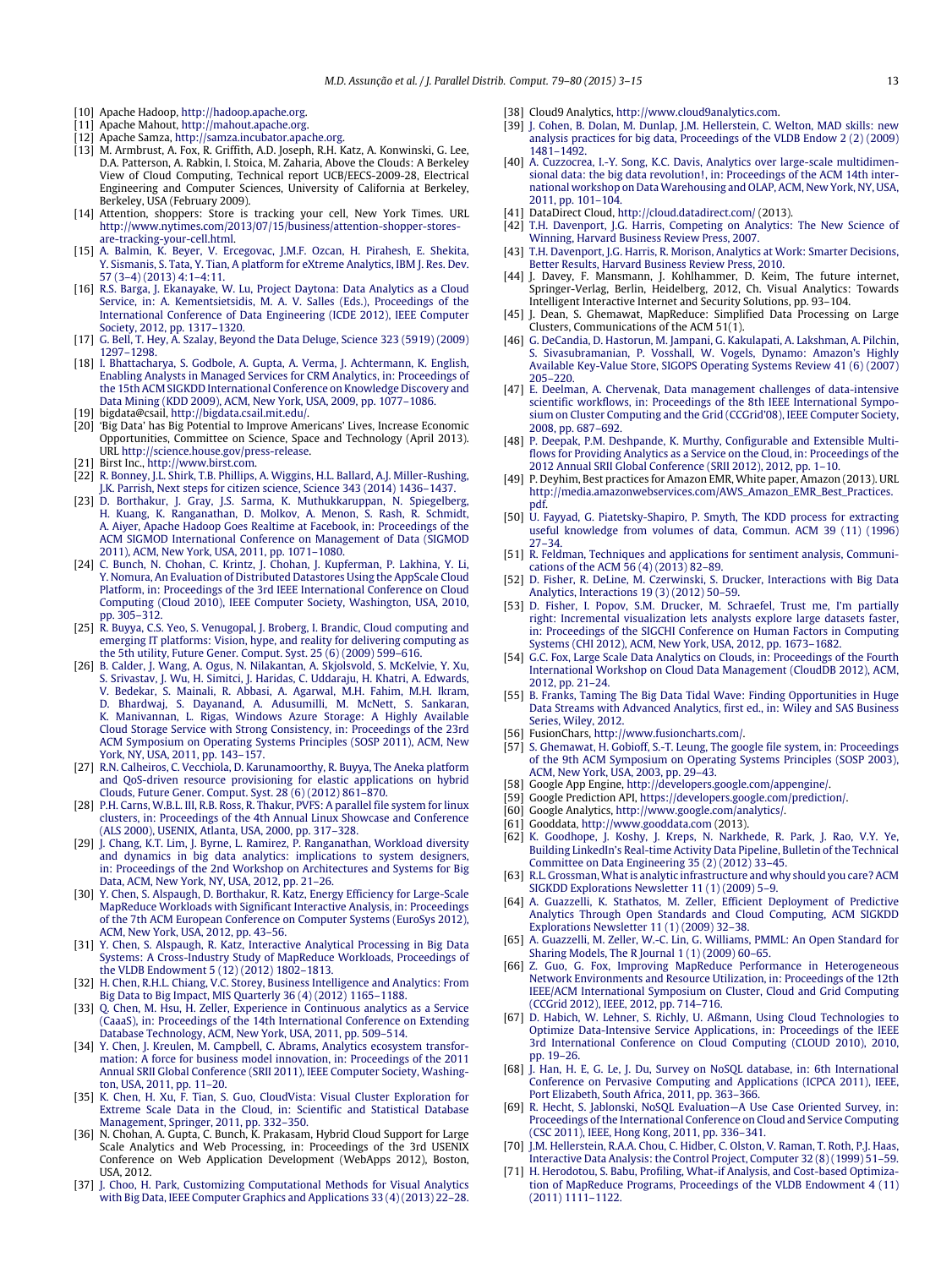- <span id="page-11-31"></span>[72] H. [Herodotou, H. Lim, G. Luo, N. Borisov, L. Dong, F.B. Cetin, S. Babu, Starfish:](http://refhub.elsevier.com/S0743-7315(14)00145-2/sbref72) A Self-tuning System for Big Data Analytics, in: Proceedings of the 5th Biennial Conference on Innovative Data Systems Research (CIDR 2011), 2011, pp. 261–272.
- <span id="page-11-43"></span>[73] P.-[Y. S. Hsueh, R.J. Lin, M.J. Hsiao, L. Zeng, S. Ramakrishnan, H. Chang, Cloud](http://refhub.elsevier.com/S0743-7315(14)00145-2/sbref73)based Platform for Personalization in a Wellness Management Ecosystem: Why, What, and How, in: Proceedings of the 6th International Conference on Collaborative Computing: Networking, Applications and Worksharing (CollaborateCom 2010), 2010, pp. 1–8.
- <span id="page-11-42"></span>[74] B. [Huang, S. Babu, J. Yang, Cumulon: Optimizing Statistical Data Analysis in](http://refhub.elsevier.com/S0743-7315(14)00145-2/sbref74) the Cloud, in: Proceedings of the ACM SIGMOD International Conference on Management of Data SIGMOD 2013, ACM, New York, USA, 2013, pp. 1–12.
- <span id="page-11-40"></span>[75] IBM InfoSphere Streams, [http://www.ibm.com/software/products/en/](http://www.ibm.com/software/products/en/infosphere-streams) [infosphere-streams.](http://www.ibm.com/software/products/en/infosphere-streams)
- <span id="page-11-44"></span>[76] IBM SmartCloud Enterprise, [http://www-935.ibm.com/services/us/en/](http://www-935.ibm.com/services/us/en/cloud-enterprise/) [cloud-enterprise/](http://www-935.ibm.com/services/us/en/cloud-enterprise/) (2012).
- <span id="page-11-28"></span>[77] Infochimps cloud overview, [http://www.infochimps.com/infochimps-cloud/](http://www.infochimps.com/infochimps-cloud/overview/) [overview/.](http://www.infochimps.com/infochimps-cloud/overview/)
- <span id="page-11-17"></span>[78] A. Iosup, A. Lascateu, N. Tapus, CAMEO: Enabling social networks for Massively Multiplayer Online Games through Continuous Analytics and Cloud Computing, in: Proceedings of the 9th Annual Workshop on Network and Systems Support for Games (NetGames 2010), 2010, pp. 1–6.
- <span id="page-11-13"></span>[79] D. Jensen, K. Konkel, A. Mohindra, F. Naccarati, E. Sam, Business Analytics in the Cloud, White paper IBW03004-USEN-00, IBM (April 2012).
- <span id="page-11-36"></span>[80] G. Jung, N. Gnanasambandam, T. Mukherjee, Synchronous Parallel Processing of Big-Data Analytics Services to Optimize Performance in Federated Clouds, in: Proceedings of the IEEE 5th International Conference on Cloud Computing (Cloud 2012), 2012, pp. 811–818.
- <span id="page-11-35"></span>[81] H. Kasim, T. Hung, E.F.T. Legara, K.K. Lee, X. Li, B.-S. Lee, V. Selvam, S. Lu, L. Wang, C. Monterola, V. Jayaraman, Scalable Complex System Modeling for Sustainable City, in: The 6th IEEE International Scalable Computing Challenge (SCALE 2013) in conjunction with The 13th International Symposium on Cluster, Cloud and the Grid (CCGrid 2013), 2013.
- <span id="page-11-11"></span>[82] D.S. Katz, S. Jha, M. Parashar, O. Rana, J.B. Weissman, Survey and Analysis of Production Distributed Computing Infrastructures, CoRR abs/1208.2649.
- <span id="page-11-37"></span>[83] H. [Kim, S. Chaudhari, M. Parashar, C. Marty, Online Risk Analytics on the](http://refhub.elsevier.com/S0743-7315(14)00145-2/sbref83) Cloud, in: Proceedings of the 9th IEEE/ACM International Symposium on Cluster Computing and the Grid (CCGrid 2009), IEEE Computer Society, Washington, USA, 2009, pp. 484–489.
- <span id="page-11-8"></span>[84] E.A. King, How to buy data mining: A framework for avoiding costly project pitfalls in predictive analytics, DMReview 15(10).
- <span id="page-11-25"></span>[85] J. Kobielus, In-Database Analytics: The Heart of the Predictive Enterprise, Technical report, Forrester Researc, Inc., Cambridge, USA (Nov. 2009).
- <span id="page-11-45"></span>[86] R. [Kosara, J. Mackinlay, Storytelling: The Next Step for Visualization,](http://refhub.elsevier.com/S0743-7315(14)00145-2/sbref86) Computer 46 (5) (2013) 44–50.
- <span id="page-11-12"></span>[87] P.R. Krishna, K.I. Varma, Cloud Analytics: A Path Towards Next Generation Affordable BI, White paper, Infosys (2012).
- <span id="page-11-38"></span>[88] A. [Kumar, F. Niu, C. Ré, Hazy: Making it Easier to Build and Maintain Big-Data](http://refhub.elsevier.com/S0743-7315(14)00145-2/sbref88) Analytics, Communications of the ACM 56 (3) (2013) 40–49.
- <span id="page-11-62"></span>[89] KXEN, [http://www.kxen.com.](http://www.kxen.com)
- <span id="page-11-16"></span>[90] J.K. Laurila, D. Gatica-Perez, I. Aad, J. Blom, O. Bornet, T.-M.-T. Do, O. Dousse, J. Eberle, M. Miettinen, The Mobile Data Challenge: Big Data for Mobile Computing Research (2012). URL: [http://research.nokia.com/](http://research.nokia.com/files/public/MDC2012_Overview_LaurilaGaticaPerezEtAl.pdf) [files/public/MDC2012\\_Overview\\_LaurilaGaticaPerezEtAl.pdf.](http://research.nokia.com/files/public/MDC2012_Overview_LaurilaGaticaPerezEtAl.pdf)
- <span id="page-11-64"></span>[91] D. [Lazer, R. Kennedy, G. King, A. Vespignani, The Parable of google flu: Traps](http://refhub.elsevier.com/S0743-7315(14)00145-2/sbref91) in big data analysis, Science 343 (2014) 1203–1205.
- <span id="page-11-26"></span>[92] N. [Leavitt, Will NoSQL Databases Live Up to Their Promise? Computer 43 \(2\)](http://refhub.elsevier.com/S0743-7315(14)00145-2/sbref92) (2010) 12–14.
- <span id="page-11-32"></span>[93] G. [Lee, B.-G. Chun, R.H. Katz, Heterogeneity-Aware Resource Allocation and](http://refhub.elsevier.com/S0743-7315(14)00145-2/sbref93) Scheduling in the Cloud, in: Proceedings of the 3rd USENIX conference on Hot topics in Cloud computing (HotCloud 2011), USENIX Association, Berkeley, USA, 2011.
- <span id="page-11-30"></span>[94] K.-[H. Lee, Y.-J. Lee, H. Choi, Y.D. Chung, B. Moon, Parallel Data Processing with](http://refhub.elsevier.com/S0743-7315(14)00145-2/sbref94) MapReduce: A Survey, SIGMOD Record 40 (4) (2011) 11–20.
- <span id="page-11-58"></span>[95] T.-[Y. Lee, X. Tong, H.-W. Shen, P.C. Wong, S. Hagos, L.R. Leung, Feature](http://refhub.elsevier.com/S0743-7315(14)00145-2/sbref95) Tracking and Visualization of the Madden-Julian Oscillation in Climate Simulation, IEEE Computer Graphics and Applications 33 (4) (2013) 29–37.
- <span id="page-11-59"></span>[96] Q. [Liao, L. Shi, C. Wang, Visual analysis of large-scale network anomalies, IBM](http://refhub.elsevier.com/S0743-7315(14)00145-2/sbref96) J. Res. Dev. 57 (3/4) (2013) 13:1–13:12.
- <span id="page-11-34"></span>[97] X. [Li, R.N. Calheiros, S. Lu, L. Wang, H. Palit, Q. Zheng, R. Buyya, Design and](http://refhub.elsevier.com/S0743-7315(14)00145-2/sbref97) Development of an Adaptive Workflow-Enabled Spatial-Temporal Analytics Framework, in: Proceedings of the IEEE 18th International Conference on Parallel and Distributed Systems (ICPADS 2012), IEEE Computer Society, Singapore, 2012, pp. 862–867.
- <span id="page-11-51"></span>[98] S. L[u, R.M. Li, W.C. Tjhi, K.K. Lee, L. Wang, X. Li, D. Ma, A framework for cloud](http://refhub.elsevier.com/S0743-7315(14)00145-2/sbref98)based large-scale data analytics and visualization: Case study on multiscale climate data, in: Proceedings of the IEEE 3rd International Conference on Cloud Computing Technology and Science (CloudCom 2011), IEEE Computer Society, Washington, USA, 2011, pp. 618–622.
- <span id="page-11-6"></span>[99] A. [McAfee, E. Brynjolfsson, Big data: The management revolution, Harv. Bus.](http://refhub.elsevier.com/S0743-7315(14)00145-2/sbref99) Rev. (2012) 60–68.
- <span id="page-11-47"></span>[100] S. [Melnik, A. Gubarev, J.J. Long, G. Romer, S. Shivakumar, M. Tolton,](http://refhub.elsevier.com/S0743-7315(14)00145-2/sbref100) T. Vassilakis, Dremel: Interactive Analysis of Web-Scale Datasets, Proceedings of the VLDB Endowment 3 (1–2) (2010) 330–339.
- <span id="page-11-60"></span>[101] T. [Menzies, T. Zimmermann, Software analytics: So what? IEEE Software 30](http://refhub.elsevier.com/S0743-7315(14)00145-2/sbref101) (4) (2013) 31–37.
- <span id="page-11-20"></span>[102] L. [Moreau, P. Groth, S. Miles, J. Vazquez-Salceda, J. Ibbotson, S. Jiang,](http://refhub.elsevier.com/S0743-7315(14)00145-2/sbref102) S. Munroe, O. Rana, A. Schreiber, V. Tan, L. Varga, The provenance of electronic data, Communications of the ACM 51 (4) (2008) 52–58.
- <span id="page-11-52"></span>[103] S. [Murray, Interactive Data Visualization for the Web, O'Reilly Media, 2013.](http://refhub.elsevier.com/S0743-7315(14)00145-2/sbref103)
- <span id="page-11-49"></span>[104] panXpan, [https://www.panxpan.com.](https://www.panxpan.com)
- <span id="page-11-15"></span>[http://www.pivotlink.com/products/](http://www.pivotlink.com/products/analyticscloud) [analyticscloud.](http://www.pivotlink.com/products/analyticscloud)
- <span id="page-11-3"></span>[106] Prime Minister joins Sir Ka-shing Li for launch of £90m initiative in big data and drug discovery at Oxford, <http://www.cs.ox.ac.uk/news/639-full.html> (May 2013).
- <span id="page-11-63"></span>[107] L. [Proctor, C.A. Kieliszewski, A. Hochstein, S. Spangler, Analytical pathway](http://refhub.elsevier.com/S0743-7315(14)00145-2/sbref107) methodology: Simplifying business intelligence consulting, in: Proceedings
- <span id="page-11-33"></span>of the Annual SRII Global Conference (SRII 2011), 2011, pp. 495–500. [108] M. Rahman, X. Li, H. Palit, Hybrid Heuristic for Scheduling Data Analytics Workflow Applications in Hybrid Cloud Environment, in: Proceedings of the IEEE International Symposium on Parallel and Distributed Processing Workshops and Phd Forum (IPDPSW), 2011, pp. 966–974.
- <span id="page-11-53"></span>[109] K. [Reda, A. Febretti, A. Knoll, J. Aurisano, J. Leigh, A. Johnson, M.E. Papka,](http://refhub.elsevier.com/S0743-7315(14)00145-2/sbref109) M. Hereld, Visualizing Large, Heterogeneous Data in Hybrid-Reality Environments, IEEE Computer Graphics and Applications 33 (4) (2013) 38–48.
- <span id="page-11-19"></span>[110] T.C[. Redman, Data Quality for the Information Age, Artech House, 1997.](http://refhub.elsevier.com/S0743-7315(14)00145-2/sbref110)
- <span id="page-11-56"></span>[111] Right90, [http://www.right90.com.](http://www.right90.com)
- <span id="page-11-14"></span>[112] P. Russom, Big Data Analytics, TDWI best practices report, The Data Warehousing Institute (TDWI) Research (2011).
- <span id="page-11-10"></span>[113] S. S[akr, A. Liu, D. Batista, M. Alomari, A survey of large scale data management](http://refhub.elsevier.com/S0743-7315(14)00145-2/sbref113) approaches in cloud environments, IEEE Communications Surveys Tutorials  $13(3)(2011)311-336.$
- <span id="page-11-57"></span>[114] SalesForce, [http://www.salesforce.com.](http://www.salesforce.com)
- <span id="page-11-27"></span>[115] SAP HANA One, <http://www.saphana.com/community/solutions/cloud-info> (2013).
- <span id="page-11-55"></span>[116] SAP Crystal Solutions, [http://www.crystalreports.com/.](http://www.crystalreports.com/)
- <span id="page-11-23"></span>[117] F. Schmuck, R. Haskin, GPFS: A Shared-Disk File System for Large Computing Clusters, in: Proceedings of the 1st Conference on File and Storage Technologies (FAST'02), Monterey, USA, 2002, pp. 231–244.
- <span id="page-11-0"></span>[118] F. [Schomm, F. Stahl, G. Vossen, Marketplaces for data: An initial survey,](http://refhub.elsevier.com/S0743-7315(14)00145-2/sbref118) SIGMOD Record 42 (1) (2013) 15–26. [119] X. Sun, B. Gao, L. Fan, W. An, A Cost-Effective Approach to Delivering Analyt-
- <span id="page-11-61"></span>ics as a Service, in: Proceedings of the 19th IEEE International Conference on Web Services (ICWS 2012), Honolulu, USA, 2012, pp. 512–519.
- <span id="page-11-2"></span>[120] X. [Sun, B. Gao, Y. Zhang, W. An, H. Cao, C. Guo, W. Sun, Towards delivering](http://refhub.elsevier.com/S0743-7315(14)00145-2/sbref120) analytical solutions in cloud: Business models and technical challenges, in: Proceedings of the IEEE 8th International Conference on e-Business Engineering (ICEBE 2011), IEEE Computer Society, Washington, USA, 2011, pp. 347–351.
- <span id="page-11-39"></span>[121] Storm: distributed and fault-tolerant realtime computation, [http://storm.](http://storm.incubator.apache.org) [incubator.apache.org.](http://storm.incubator.apache.org)
- <span id="page-11-4"></span>[122] The Intel science and technology center for big data, [http://istc-bigdata.org.](http://istc-bigdata.org)
- <span id="page-11-46"></span>[123] I. T. Tabor Communications, The UberCloud HPC Experiment: Compendium of Case Studies, Tech. rep. (2013).
- <span id="page-11-24"></span>[124] W. [Tantisiriroj, S.W. Son, S. Patil, S.J. Lang, G. Gibson, R.B. Ross, On the](http://refhub.elsevier.com/S0743-7315(14)00145-2/sbref124) duality of data-intensive file system design: reconciling HDFS and PVFS, in: Proceedings of 2011 International Conference for High Performance Computing, Networking, Storage and Analysis (SC 2011), ACM, New York, NY, USA, 2011, pp. 67:1–67:12.
- <span id="page-11-22"></span>[125] A. [Thusoo, Z. Shao, S. Anthony, D. Borthakur, N. Jain, J.S. Sarma,](http://refhub.elsevier.com/S0743-7315(14)00145-2/sbref125) R. Murthy, H. Liu, Data warehousing and analytics infrastructure at Facebook, in: Proceedings of the 2010 International Conference on Management of Data, ACM, New York, NY, USA, 2010, pp. 1013–1020.
- <span id="page-11-41"></span>[126] S.R[. Upadhyaya, Parallel Approaches to Machine Learning–A Comprehensive](http://refhub.elsevier.com/S0743-7315(14)00145-2/sbref126) Survey, Journal of Parallel Distributed Computing 73 (3) (2013) 284–292.
- <span id="page-11-5"></span>[127] Unlocking Game-Changing Wireless Capabilities: Cisco and SITA help Copenhagen Airport Develop New Services for Transforming the Passenger Experience, Customer case study, CISCO (2012). URL [http://www.cisco.com/](http://www.cisco.com/en/US/prod/collateral/wireless/c36_696714_00_copenhagen_airport_cs.pdf) [en/US/prod/collateral/wireless/c36\\_696714\\_00\\_copenhagen\\_airport\\_cs.pdf.](http://www.cisco.com/en/US/prod/collateral/wireless/c36_696714_00_copenhagen_airport_cs.pdf)
- <span id="page-11-21"></span>[128] S. [Venugopal, R. Buyya, K. Ramamohanarao, A taxonomy of data grids for](http://refhub.elsevier.com/S0743-7315(14)00145-2/sbref128) distributed data sharing, management and processing, ACM Comput. Surv. 38 (1) (2006) 1–53.
- <span id="page-11-48"></span>[129] F.B. [Viegas, M. Wattenberg, F. van Ham, J. Kriss, M. McKeon, ManyEyes: a Site](http://refhub.elsevier.com/S0743-7315(14)00145-2/sbref129) for Visualization at Internet Scale, IEEE Trans. Vis. Comput. Graphics 13 (6) (2007) 1121–1128.
- <span id="page-11-9"></span>[130] H. [Wang, Integrity Verification of Cloud-Hosted Data Analytics Computa](http://refhub.elsevier.com/S0743-7315(14)00145-2/sbref130)tions, in: Proceedings of the 1st International Workshop on Cloud Intelligence (Cloud-I 2012), ACM, New York, NY, USA, 2012.
- <span id="page-11-18"></span>[131] C. [Wang, K. Schwan, V. Talwar, G. Eisenhauer, L. Hu, M. Wolf, A Flexible](http://refhub.elsevier.com/S0743-7315(14)00145-2/sbref131) Architecture Integrating Monitoring and Analytics for Managing Large-Scale Data Centers, in: Proceedings of the 8th ACM International Conference on Autonomic Computing (ICAC 2011), ACM, New York, USA, 2011, pp. 141-150.<br>[132] Windows Azure HDInsight, http://www.windowsazure.com/en-us/
- <span id="page-11-29"></span>[http://www.windowsazure.com/en-us/](http://www.windowsazure.com/en-us/documentation/services/hdinsight/) [documentation/services/hdinsight/.](http://www.windowsazure.com/en-us/documentation/services/hdinsight/)
- <span id="page-11-7"></span>[133] I.H. [Witten, E. Frank, M.A. Hall, Data Mining: Practical Machine Learning Tools](http://refhub.elsevier.com/S0743-7315(14)00145-2/sbref133) and Techniques, third ed., Morgan Kaufmann, 2011.
- 
- <span id="page-11-54"></span><span id="page-11-50"></span>[134] XSEDE, [http://www.xsede.org/.](http://www.xsede.org/) [135] H. [Xu, Z. Li, S. Guo, K. Chen, CloudVista: Interactive and Economical](http://refhub.elsevier.com/S0743-7315(14)00145-2/sbref135) Visual Cluster Analysis for Big Data in the Cloud, Proceedings of the VLDB Endowment 5 (12) (2012) 1886–1889.
- <span id="page-11-1"></span>[136] P.S. [Yu, On mining big data, in: J. Wang, H. Xiong, Y. Ishikawa, J. Xu, J. Zhou](http://refhub.elsevier.com/S0743-7315(14)00145-2/sbref136) (Eds.), Web-AgeInformation Management, in: Lecture Notes in Computer Science, vol. 7923, Springer-Verlag, Berlin, Heidelberg, 2013, p. XIV.